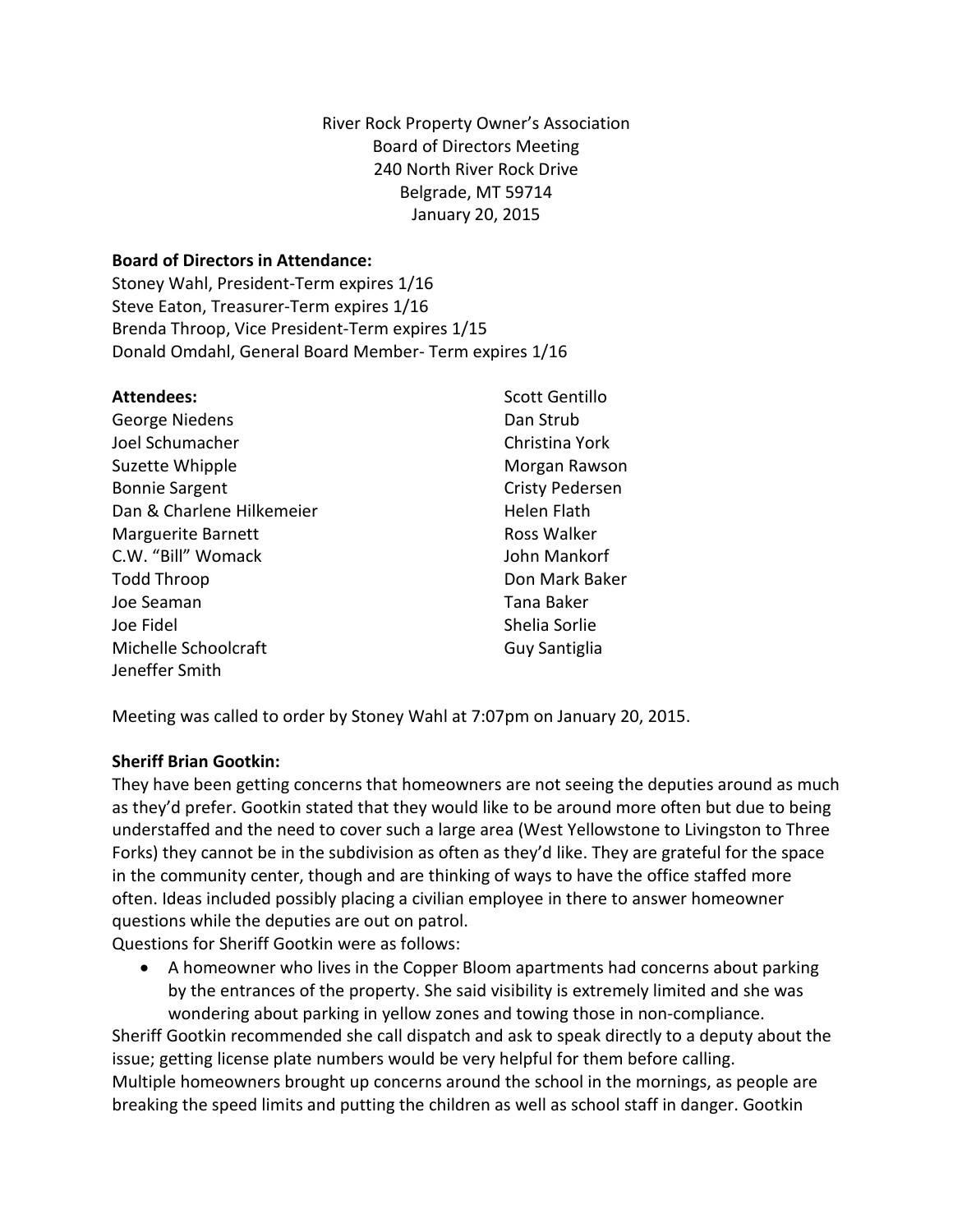responded that they have many schools to patrol during that time and they are all on a rotation. He will work on getting someone to patrol as often as possible, however.

**Voting:** Brenda's term is up as of tonight, voting ballots were given to those in attendance.

#### **RRPOA Duties:**

Provide employee supervision/ direction, monitor activities of RRPOA, represent RRPOA on official business and review landscape approval forms.

#### **Board member hours 2014:**

322 hours

\*does not include email, phone calls, special trips (court appearances, county related business, etc.) or research\*

#### **Highlights:**

Staffing- 3 full-time, year round employees.

- Carey: Community Manager
- Tom: Maintenance Supervisor
- Wayne: Maintenance

1 part-time, year round employee

- Courtney: Community Relations Specialist (Covenants Compliance employee)
- 2 part-time summer maintenance employees

#### Community Manager- Carey

- Accounts Payable/ Receivable
- General Office Duties
- Liens/ Collections
- Policy & Procedures
- Supervise community relations & maintenance employees
- Public meetings & contractor communications
- Prepare documents and research for the board & public meetings

#### Grounds Maintenance-

**Responsible for over 40 acres of public open space and about 11 miles of roads and alleys** They are responsible for maintaining sprinkler systems, fence staining, tree/bush trimming, street sweeping & painting, weed control, and vehicle & equipment maintenance.

#### Park Improvements-

- Year 1 (2012): Focused on park equipment in the big park and beach sand.
- Year 2 (2013): Focused on picnic tables, benches, and garbage cans/ dog bags.
- Year 3 (2014): Focused on irrigation ditch bridge and portable bathroom location in addition to more garbage cans/ dog stations.

The final touches will be finished up this summer (2015).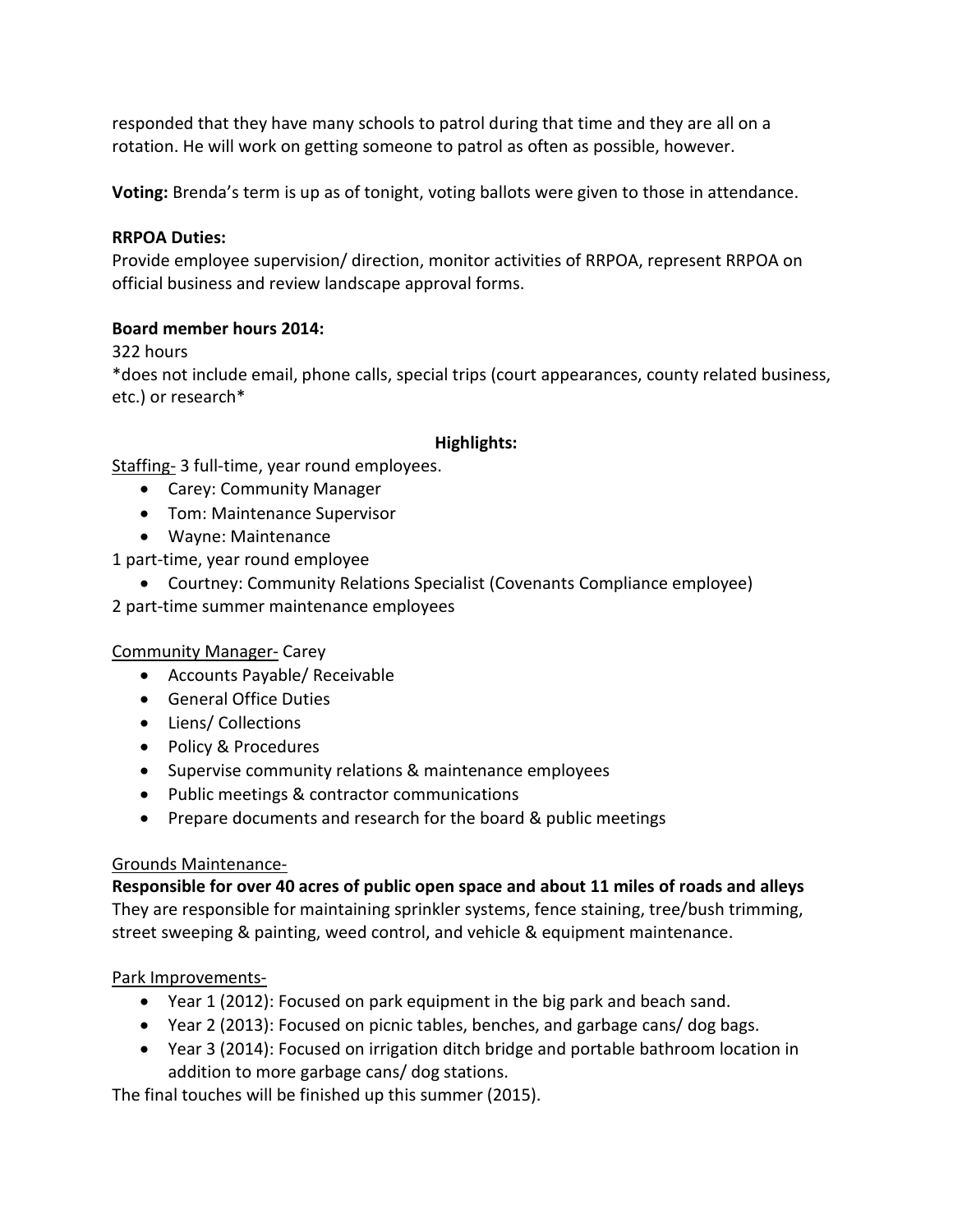# **Park Improvements**



# **Park Improvements**



Community Relations-Goal- Encourage compliance with Covenants Result- Most violations are resolved

### Document History-**River Rock is one of the oldest subdivisions in the county.** First document filed Sept. 20, 1978 Amendments made in 1999, 2000, 2002, 2003. Bylaws filed in 2010.

Gallatin County River Rock Zoning Regulations-

# **Gallatin County River Rock Zoning Regulations**

- What is the difference between the River Rock Declaration of Covenants, Conditions, and Restrictions and the Gallatin County River **Rock Zoning Regulations?** 
	- The River Rock CCR's are our governing documents for the subdivision. CCR's are a requirement of Gallatin County for each subdivision created within the county
		- . Including but not limited to assessments, architectural control, & general provisions.
		- The River Rock Zoning Regulations are Gallatin County's regulations for River Rock Subdivision.
			- \* Zoning regulations are designed as a guideline for development of an area or in our case the subdivision.
				- The zoning regulations can be amended and citizens are allowed to apply for these amendments.

#### **Land Use Permits**

- Contact the Gallatin County Planning Department if you plan to modify or build a structure. This includes but is not limited to new construction, decks, and additions to your original structure. They will tell you if you need a land use permit for the changes to your property.

# **Gallatin County River Rock Zoning Regulations**

- Zoning Text Amendment for Accessory **Structures.** 
	- RRPOA submitted a text amendment to Gallatin County Planning for accessory structures such as sheds in 2014.
	- The new zoning regulations can be found on the **Gallatin County Planning Departments website.**

#### www.gallatin.mt.gov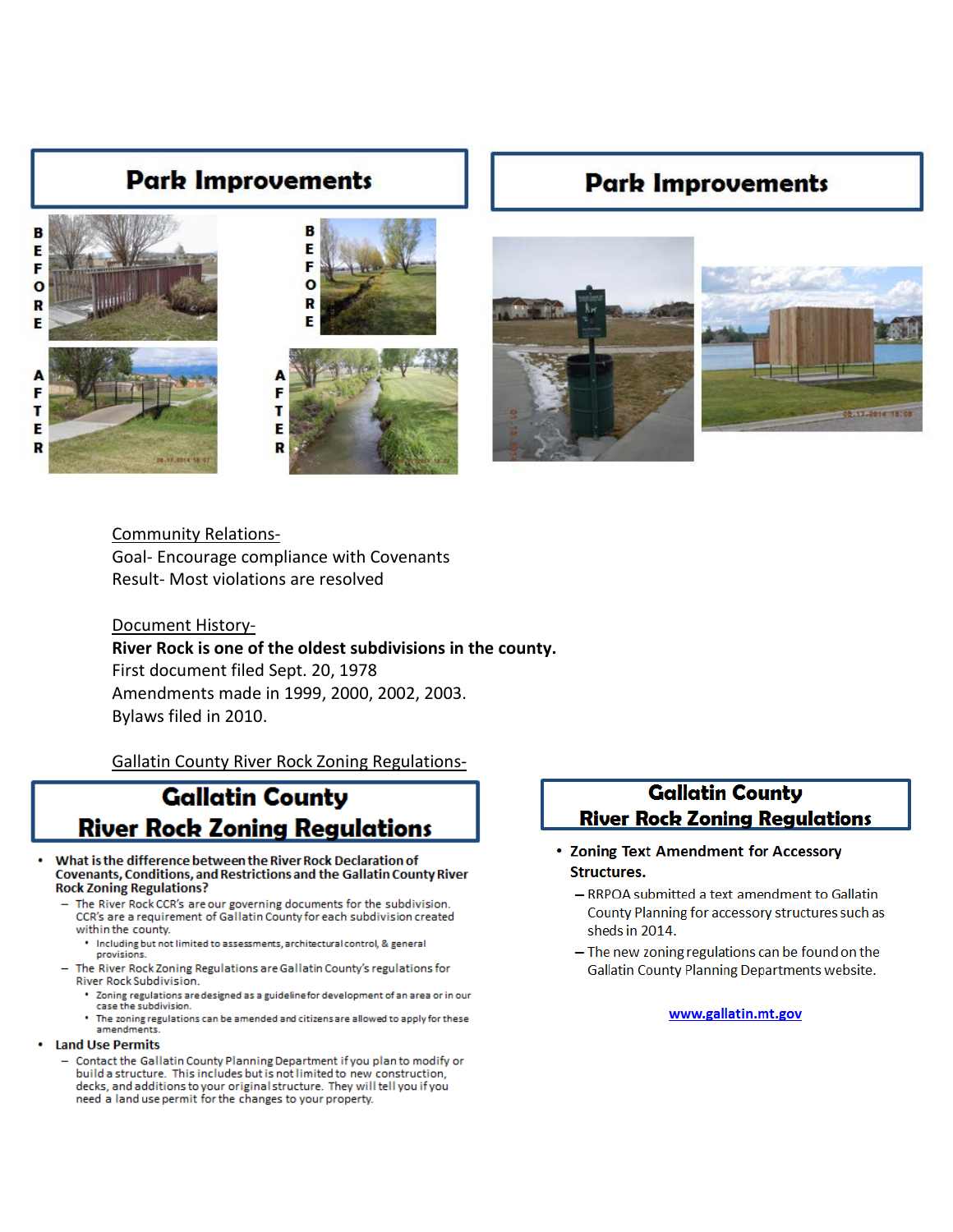# **Architectural & Landscape Changes**

- If you are not sure whether or not you will need an Architectural Landscape Review and/or a Gallatin County Land Use Permit, please refer to the CCR's, and contact the RRPOA and/or the **County Planning Department.**
- If you seek the approval of the board for ANY project you will need to submit the request on the specified RRPOA Architectural Landscape Review Form. Our employees are available if you require assistance in completing the form.

# **Architectural & Landscape Changes**

- . If you plan to build a new structure or plan to change the external shape of your existing structures, you will need to obtain a Gallatin **County Land Use Permit.** 
	- This may include but is not limited to the construction of decks, sheds, garages, additions to your current structure, and dormers.
	- The Land Use Permit is located on the Gallatin **County Planning Departments webpage.**

www.gallatin.mt.gov

#### Capital Improvements Plan-

A final 20 year report was presented in January 2011, it will be reviewed in 2021. This report identified many of the planning issues related to infrastructure, such as street maintenance, building repairs, and park equipment. It estimated costs for long term maintenance. The plan is available on the river rock website, [www.riverrockpoa.org](http://www.riverrockpoa.org/) .

#### Voluntary Audit-

The board requested an Audit to be done for 2011. There were no red flags and audits are now planned to be recurring at least every four years.

#### Financial Policies-

3 new policies have been placed to improve payment collection and those have resulted in \$91,389 being collected since 2011. On time payments have been increasing and are as follows: 2011- \$397,000 2012- \$407,000

2013- \$408,000 2014-\$409,000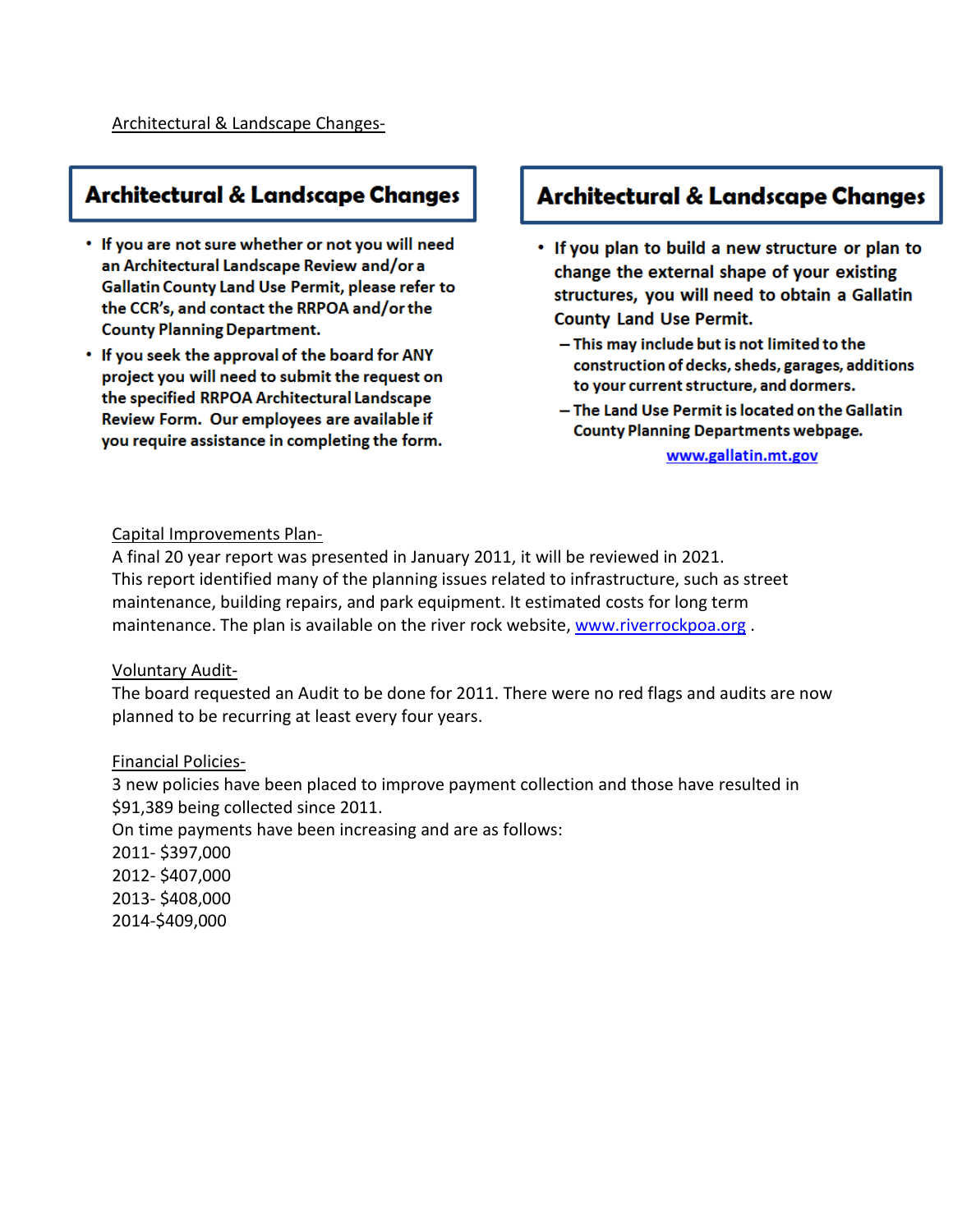# **2014 Budget Review:**

| <b>Income Summary</b>                   |               |               |
|-----------------------------------------|---------------|---------------|
|                                         | <b>Budget</b> | <b>Actual</b> |
|                                         | 2014          | 2014          |
| Community Center Rental Income          | \$15,000      | \$19,218      |
| <b>Homeowner Dues</b>                   | \$405,000     | \$409,509     |
| Pay Pal Income                          | \$500         | \$778         |
| Collection Income                       | \$16,000      | \$16,501      |
| Manager House Rental Income             | \$12,100      | \$12,100      |
| <b>Late Fees</b>                        | \$3,000       | \$3,000       |
| <b>Covenant Violation Fines</b>         | \$0           | \$2,518       |
| Interest                                | \$40          | \$25          |
| Lien Fees, C3 Cleaning, Trees, MT State |               |               |
| Fund & NW Energy Refund                 | \$2,500       | \$10,936      |
| <b>Total Income</b>                     | \$454,140     | \$474,585     |

### **Employee Expenses**

|                                    | <b>Budget</b> | <b>Actual</b> |
|------------------------------------|---------------|---------------|
|                                    | 2014          | 2014          |
| Payroll Taxes                      | \$19,339      | \$16,311      |
| <b>Employee Compensation</b>       | \$118,428     | \$105,408     |
| Mileage Reimbursement              | \$1,200       | \$1,179       |
| <b>Total Wages &amp; Employees</b> | \$138,967     | \$122,898     |

| <b>Grounds</b>                           |                       |                       |
|------------------------------------------|-----------------------|-----------------------|
|                                          | <b>Budget</b><br>2014 | <b>Actual</b><br>2014 |
| Sidewalk Replacement                     | \$3,000               | \$0                   |
| Tree Maint./Replacement                  | \$900                 | \$448                 |
| <b>Lawn Fertilization / Weed Control</b> | \$2,000               | \$1,996               |
| <b>Utilities</b>                         | \$900                 | \$594                 |
| <b>Irr Sys Maint</b>                     | \$5,200               | \$5,178               |
| Park Maint                               | \$6,020               | \$4,304               |
| <b>Maintenance Supplies</b>              | \$2,750               | \$1,962               |
| <b>Fence Maintenance</b>                 | \$300                 | \$289                 |
| <b>Small Tools</b>                       | \$750                 | \$657                 |
| <b>Total Grounds</b>                     | \$21,820              | \$15,428              |

| <b>Streets</b>                         |               |               |
|----------------------------------------|---------------|---------------|
|                                        | <b>Budget</b> | <b>Actual</b> |
|                                        | 2014          | 2014          |
| NW Energy Contract-Light Util & Repair | \$36,490      | \$33,550      |
| Cleaning                               | \$3,550       | \$3,315       |
| Repairs                                | \$4,600       | \$350         |
| Snowplowing                            | \$18,750      | \$24,440      |
| Sign Repair/Replacement                | \$500         | \$389         |
| Maintenance/Painting                   | \$1,500       | \$539         |
| <b>Total Streets</b>                   | \$65,390      | \$62,583      |

٦

# **Equipment & Shop Expenses**

|                                | <b>Budget</b> | Actual  |
|--------------------------------|---------------|---------|
|                                | 2014          | 2014    |
| Reg/License/Permit             | \$250         | \$25    |
| <b>Vehicle Repairs</b>         | \$1,000       | \$1,324 |
| <b>Shop Utilities</b>          | \$1,500       | \$1,771 |
| Fuel and Oil                   | \$4,500       | \$3,973 |
| <b>Equipment Rental</b>        | \$700         | \$504   |
| <b>Equipment Repairs/Maint</b> | \$2,000       | \$2,313 |
| <b>Total Equipment Expense</b> | \$9,950       | \$9,910 |

# **Community Center**

|                                | <b>Budget</b> | <b>Actual</b> |
|--------------------------------|---------------|---------------|
|                                | 2014          | 2014          |
| <b>Utilities</b>               | \$3,800       | \$3.438       |
| <b>CC Checkout</b>             | \$1,400       | \$2,285       |
| <b>Cleaning &amp; Supplies</b> | \$2.250       | \$2.916       |
| Garbage Removal                | \$2.900       | \$2,650       |
| Maintenance & Repairs          | \$1,500       | \$1,468       |
| <b>Total Community Center</b>  | \$11,850      | \$12,757      |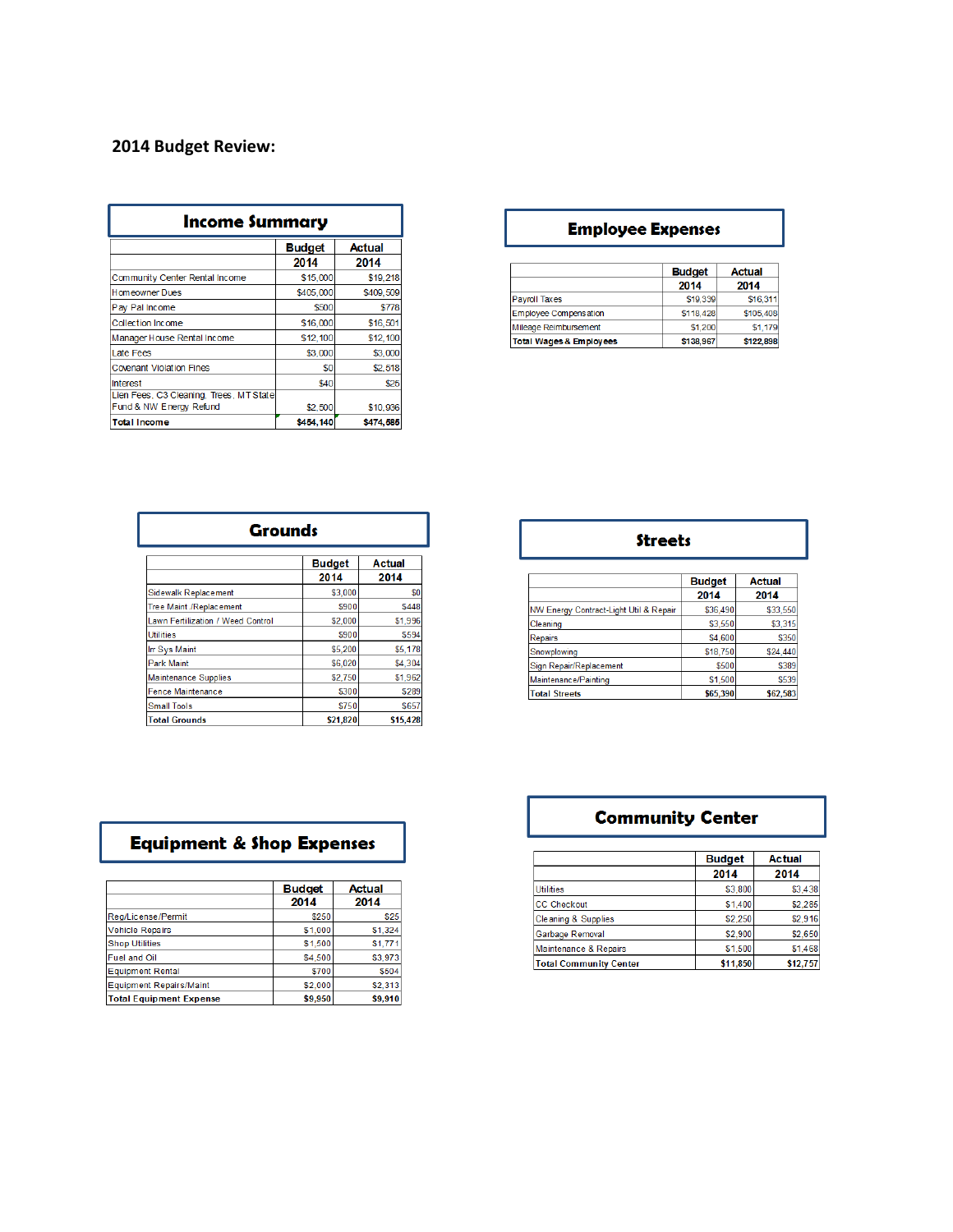# **Administrative**

|                                      | <b>Budget</b> | <b>Actual</b> |
|--------------------------------------|---------------|---------------|
| Legal, Accounting, Professional Ser. | \$8,500       | \$7,324       |
| Office Supplies                      | \$4,525       | \$4,549       |
| PayPal Charge                        | <b>\$650</b>  | <b>S911</b>   |
| Stationary, Printing & Postage       | \$6,000       | \$4,878       |
| Telephone/Intemet                    | \$2,400       | \$3,103       |
| <b>Meeting Expenses</b>              | \$1,300       | <b>\$442</b>  |
| <b>BOD Meeting Expenditures</b>      | \$14,000      | \$11,995      |
| <b>Property Taxes</b>                | \$12,150      | \$12,439      |
| Web-site Hosting & Management        | \$800         | \$780         |
| Liability & D&O Insurance            | \$37,095      | \$37,142      |
| <b>Security Patrol</b>               | \$1,000       | <b>\$896</b>  |
| <b>CBO Collection Fee</b>            | \$4,500       | \$6,065       |
| <b>Closing/Filing Costs</b>          | <b>\$650</b>  | <b>\$475</b>  |
| Unexpected Expense Reserve           | <b>S692</b>   | S0            |
| <b>Total Administrative Expense</b>  | \$94,262      | \$90,999      |

#### Loans

|                                 | <b>Budget</b> | <b>Actual</b> |
|---------------------------------|---------------|---------------|
|                                 | 2014          | 2014          |
| Community Center Loan Interest  | \$40,525      | \$15,661      |
| Community Center Loan Principal |               | \$51,838      |
| Manager Center Loan Interest    | \$29,427      | \$553         |
| Manager Center Loan Principal   |               | \$1,899       |
| <b>Capital Facilities Fee</b>   | \$35,461      | \$35,463      |
| <b>Total of Debt Service</b>    | \$105,412     | \$105,414     |

# 2014 Capital Budget

|                                | <b>Budget</b> | Actual        |
|--------------------------------|---------------|---------------|
|                                | 2014          | 2014          |
| Homeowner Dues                 | \$40,200      | \$43,493      |
| Interes t                      | \$1,000       | \$888         |
| <b>From Reserves</b>           | \$0           | \$0           |
| <b>Total Income</b>            | \$41,200      | \$44,381      |
|                                |               |               |
| <b>Parks</b>                   | \$11,000      | \$4,649       |
| <b>Storm Drains</b>            | \$9,000       | <b>S9,000</b> |
| Storm Drain Engineering        | \$2,000       | \$1,499       |
| <b>Irrigation Ditch Bridge</b> | \$4,000       | \$2,958       |
| <b>Total Expenses</b>          | \$26,000      | \$18,106      |

# **Manager's Center**

|                                | <b>Budget</b> | Actual  |
|--------------------------------|---------------|---------|
|                                | 2014          | 2014    |
| <b>Utilities</b>               | \$1,300       | \$1,364 |
| <b>Cleaning &amp; Supplies</b> | \$350         | \$136   |
| Maintenance & Repairs          | \$1,500       | \$1,820 |
| Rental                         | \$3,500       | \$3,205 |
| Total Managers Center          | \$6,650       | \$6,525 |

#### **Loan Status**

#### - Capital Facilities Fee

- · Original Loan: \$800,000 · Balance: \$242,133
- · Payoff Year: 2022
- Community Center Loan
	- · Original Loan: \$475,000
	- Current Rate is 5.0%
	- Payoff Year: 2022 • Balance: \$271,732
- Manager Center/Office/Shop
	- · Original Loan: \$240,000
	- · Rate was 4.79%
	-
	- Nuture Washington Press 2018<br>
	 Nears Left: Original payoff year was 2018<br>
	 Balance: \$0 Loan paid off in 2014. We continue to use the<br>
	payment to make an additional payment to the community center<br>
	each month.

# 2014

- Operations:
	- $-$  Surplus of \$48,170
- Capital:
	- Total Surplus of \$7,894
	- 2014 Park Improvements Surplus \$7,393
	- 2013 Pending Final Flooring Payment of \$8,500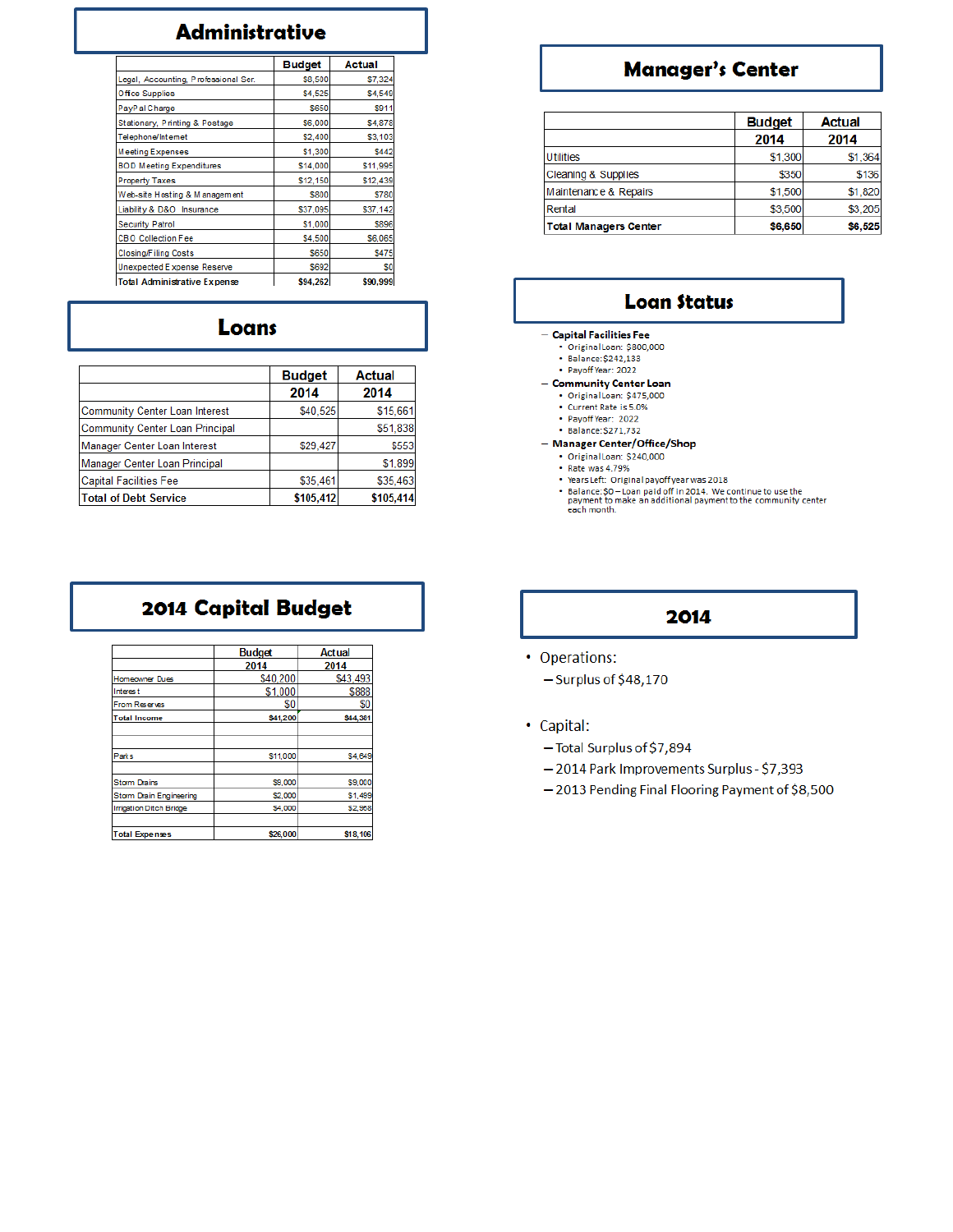### **2015 Budget Overview:**

# 2015 Budget

|                                 | Budget 2015 |
|---------------------------------|-------------|
| In come                         |             |
| Community Center Rental Income  | \$16,000    |
| <b>Homeowner Dues</b>           | \$405,000   |
| Pay Pal Income                  | \$600       |
| <b>Collection Income</b>        | \$16,000    |
| Manager House Rental Income     | \$12,100    |
| Late Fees                       | \$3,000     |
| <b>Covenant Violation Fines</b> | \$0         |
| <b>Interest</b>                 | \$40        |
| Miscellaneaous Income           | \$2,500     |
| <b>Total Income</b>             | \$455.240   |

# 2015 Budget

| <b>Expenses</b>                          |              |
|------------------------------------------|--------------|
| Compens ation & Inves tment in Employees | \$144,610    |
| Mileage Reimburs ement                   | \$1,500      |
| <b>Total Wages &amp; Employees</b>       | \$146,110    |
|                                          |              |
| Tree Maint./Replacement                  | \$1,000      |
| Lawn Fertilization / Weed Control        | \$2,000      |
| Utilities                                | \$750        |
| In Sys Maint                             | S6,500       |
| Park Maint                               | \$5,000      |
| Maintenance Supplies                     | \$2,500      |
| Fence Maintenance                        | \$300        |
| Small Tools                              | \$750        |
| loe Melt                                 | <b>\$250</b> |
| <b>Total Grounds</b>                     | \$19,050     |

# 2015 Budget

| Reg/Licens e/Permit            | <b>S15</b>  |
|--------------------------------|-------------|
| <b>Vehicle Recairs</b>         | \$1,000     |
| <b>Shop Utilities</b>          | \$1,500     |
| Fuel and Oil                   | \$4,500     |
| Equipment Rental               | <b>S700</b> |
| Equipment Repairs / Maint      | \$2,000     |
| <b>Total Equipment Expense</b> | \$9.715     |

# 2015 Budget

| NW Energy Contract - Light Util & Repair | \$36,490 |
|------------------------------------------|----------|
| Cleaning                                 | \$3,550  |
| Repairs                                  | \$1,000  |
| Snowplowing                              | \$23,750 |
| Sign Repair/Replacement                  | \$500    |
| Maintenance/Painting                     | \$1,000  |
| <b>Total Streets</b>                     | \$66,290 |
|                                          |          |
| Utilities                                | \$3,500  |
| <b>CC Checkout</b>                       | S1.400   |
| Cleaning & Supplies                      | \$2,250  |
| Garbage Removal                          | \$2,900  |
| Maintenance & Repairs                    | \$1,500  |
| <b>Total Community Center</b>            | \$11.550 |

| 2015 Budget                      |          |
|----------------------------------|----------|
|                                  |          |
| Legal and Accounting             | \$8,000  |
| <b>Advertising</b>               | \$250    |
| <b>Bank Charges</b>              | \$50     |
| Subscriptions                    | \$725    |
| Liability Insurance & D&O Policy | \$38,796 |
| <b>Office Supplies</b>           | \$2.500  |
| Office Equipment                 | \$1,000  |
| Pay Pal Charge                   | \$650    |
| Stationary, Printing, & Postage  | \$6,000  |
| Telephone/internet               | \$3,000  |
| Meeting Expenses                 | \$800    |
| <b>BOD Meeting Expenditures</b>  | \$12,000 |
| Property Taxes                   | \$12,577 |
| Web-site hosting                 | \$780    |
| Notetaker Pay                    | \$500    |
| <b>Security Patiol</b>           | \$900    |
| CBO Collection Fee               | \$4,500  |
| Closing/Filing Costs             | \$650    |
| Professional Seivices            | \$250    |
| Unexpected Expense Reserve       | S0       |
| Total Administrative Froense     | \$93,928 |

# 2015 Budget

| Utilities                      | \$1,300     |
|--------------------------------|-------------|
| Cleaning & Supplies            | \$350       |
| Maintenance & Repairs          | <b>S500</b> |
| Rental House Repairs           | \$1,000     |
| <b>Total Managers Center</b>   | \$3,150     |
|                                |             |
| <b>Debt Service</b>            |             |
| Community Center Loan Payments | \$69,951    |
| Manager Center Loan Payments   | \$0         |
| Capital Facilities Fee         | \$35,495    |
| <b>Total of Debt Service</b>   | \$105,446   |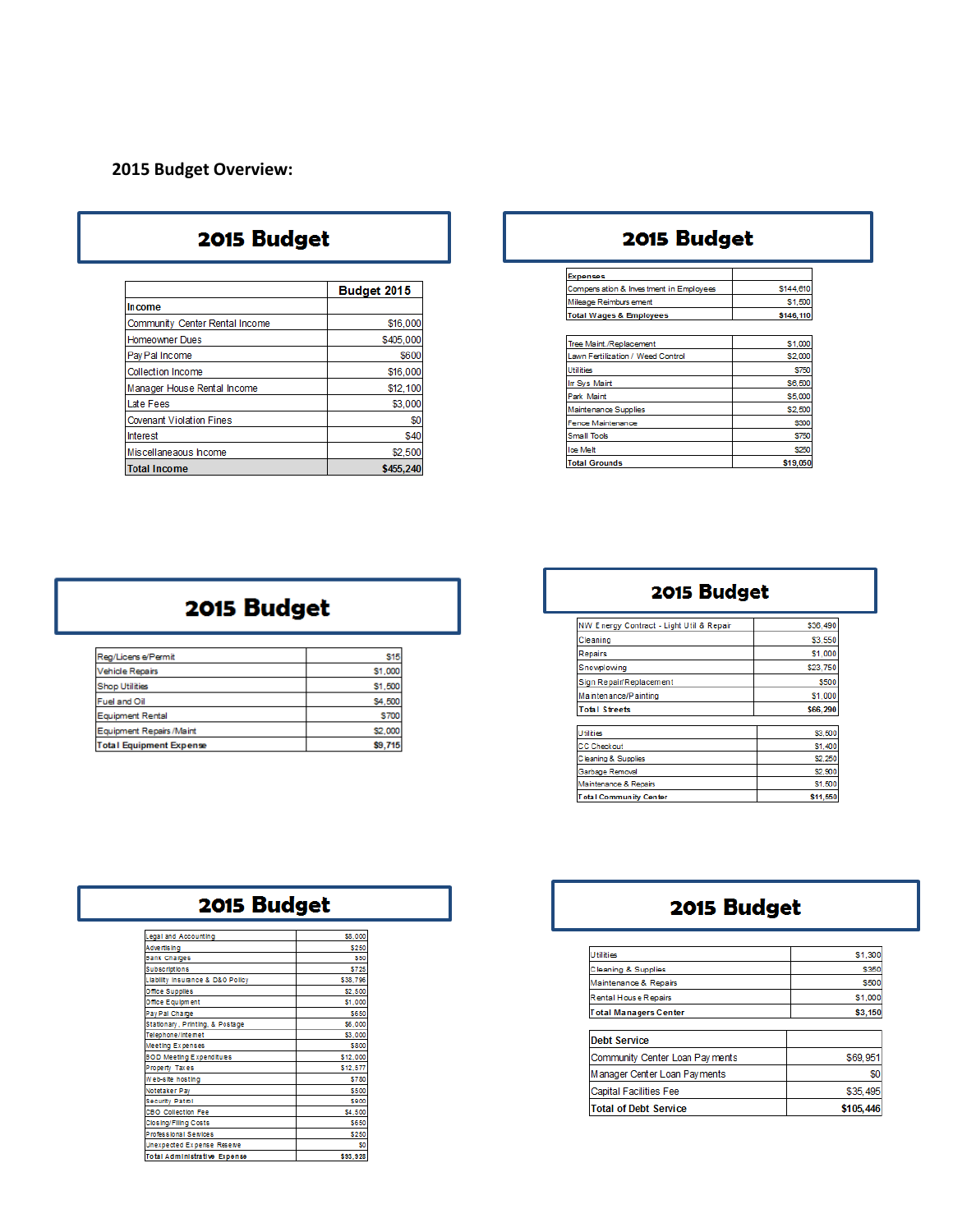# **2015 Capital Budget**

| Income                               |          |
|--------------------------------------|----------|
| Special Assessment - Cap Improvement | \$40,500 |
| Interest                             | \$1,000  |
| 2014 Park Surplus                    | \$7,393  |
| <b>Total Income</b>                  | \$48,893 |
|                                      |          |
| <b>Expenses</b>                      |          |
| Park Improvements                    | \$7,393  |
| <b>Total Grounds</b>                 | \$7,393  |
|                                      |          |
| Storm Drain Construction (4)         | \$12,000 |
| Storm Drain Engineering              | \$2,000  |
| <b>Total Streets</b>                 | \$14,000 |
|                                      |          |
| <b>Total Expenses</b>                | \$21,393 |
| <b>Total to Capital Reserves</b>     | \$27,500 |
|                                      |          |
| <b>Net Income</b>                    | \$n      |

#### **Public Comment:**

A homeowner was concerned about the snow plows shoveling snow onto the sidewalks after they spent time removing the snow. Stoney explained that the plows should be shoveling the snow 2-3 feet from the sidewalk per their contract. Pictures of the non-compliance would be extremely helpful to the board, Stoney mentioned.

Another homeowner expressed interest in working to get the recycle bins back into the subdivision. Stoney replied that the board is working on ideas for where to place them in the subdivision if they are brought back. In the meantime, however, another homeowner mentioned that there are bins behind the Town Pump, off Madison Street.

In addition, a homeowner questioned the board about parking on gravel pads. They have grown children who own their own vehicles and have run out of room in their driveway, resulting in them parking either on the street or on the gravel. He brought up that both ways ended in a letter from the board saying they were not in compliance and he was not sure what to do from there. As this is a common concern among many of the homeowners around the subdivision, Brenda brought up group rates that the concrete companies offer for the subdivision. The board made sure that he knew that communication was quite important and as long as the family lets the office know they are working on it and will have the problem fixed in a timely manner, they will avoid fines.

Another concern brought up during public comment included the intersection of West River Rock and Shallow Brook streets. The apartment complexes are posing problems for the bus stops because of all the vehicles that do not fit in the specified parking areas. Stoney replied that since the tenants of the apartments did not sign the covenants, the board cannot penalize the tenants. Rather, the apartment owner must be contacted and then he can contact the tenant. But, if it a safety concern, homeowners should call the police and report the vehicle, especially in the case that the vehicles are blocking a homeowners driveway or making it unsafe for the children at the bus stop.

There is a new written document, copies can be found at the office, detailing what the deputies can and cannot do within the River Rock subdivision, which may help in instances comparable to the one mentioned above.

The board unanimously voted to adjourn the meeting at 8:52pm on January 20, 2015.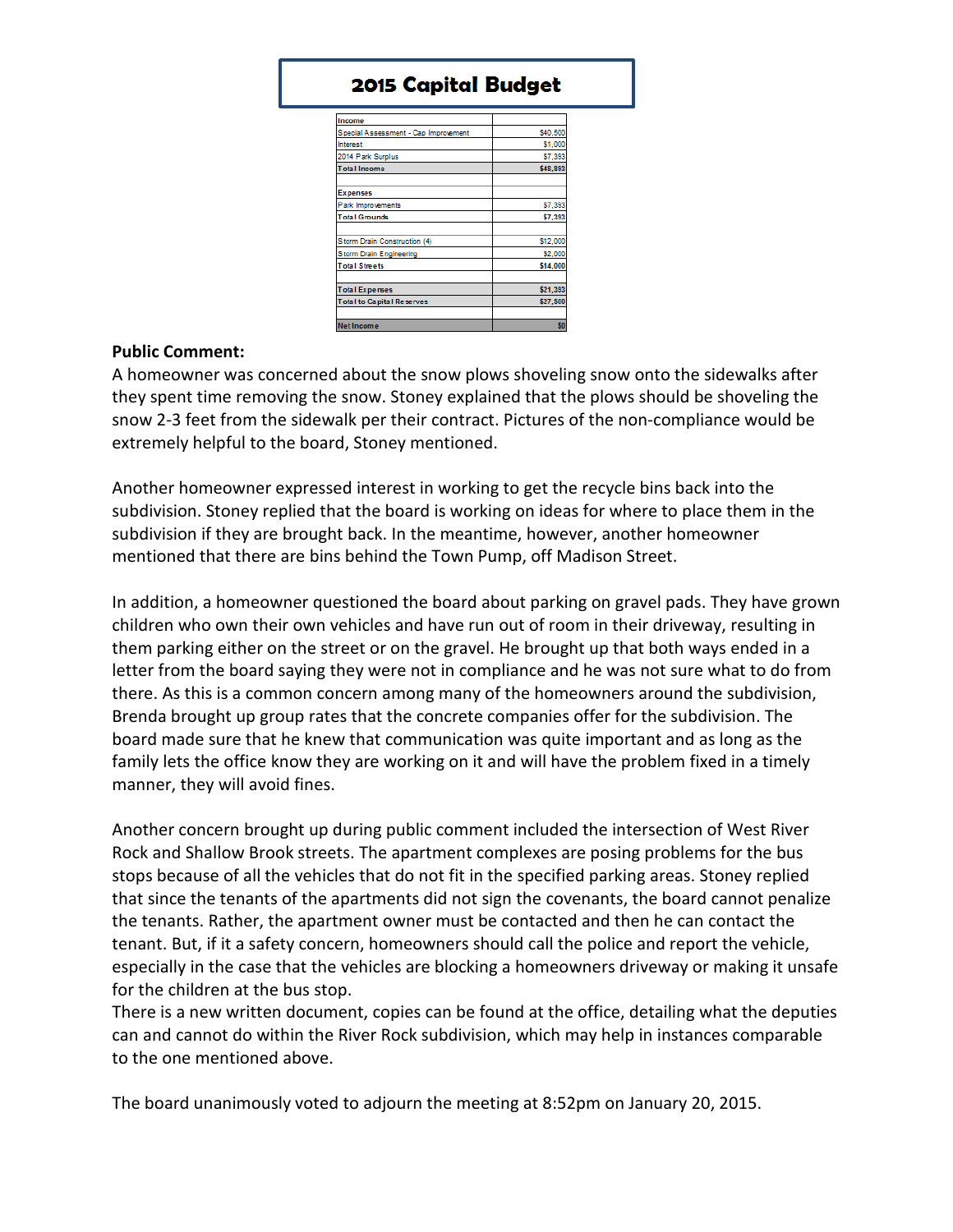#### **Board of Directors in Attendance:**

Steve Eaton, Treasurer – Term expires January 2016 Donald Omdahl, General Board Member – Term Expires January 2016

#### **Absentees:**

Stoney Wahl, President – Term expires January 2016 Brenda Throop, Vice President – Term expires **January 2015**

#### **Attendees:**

Dan Hilkemeier Charlene Hilkemeier Don Walters Morgan Rawson Sandy W. Dave Keeney

> • Due to the attendance of the Board Members, this was an **unofficial meeting**. Steve announced this, and moved onto a general overview of the agenda at 7:04 p.m.

#### **Approval of January Minutes:**

• The minutes for January's meeting could not be approved.

#### **Financial Report:**

- Steve detailed the financial report. He then asked for questions. There were none.
- A resident previously requested an audit. However, because the schedule allows auditing every 3 years and there was only one person who requested one, there is no obligation to do so. Steve mentioned that if anyone was interested in making an audit happen, that they need to have 50% of the community agree to want one.

#### **Landscape Reviews:**

• Don re-iterated that it would be difficult to afford any landscaping if an audit were to happen. This is because the cost of an audit can be between \$5,000 and \$10,000. That cost comes out of the dues.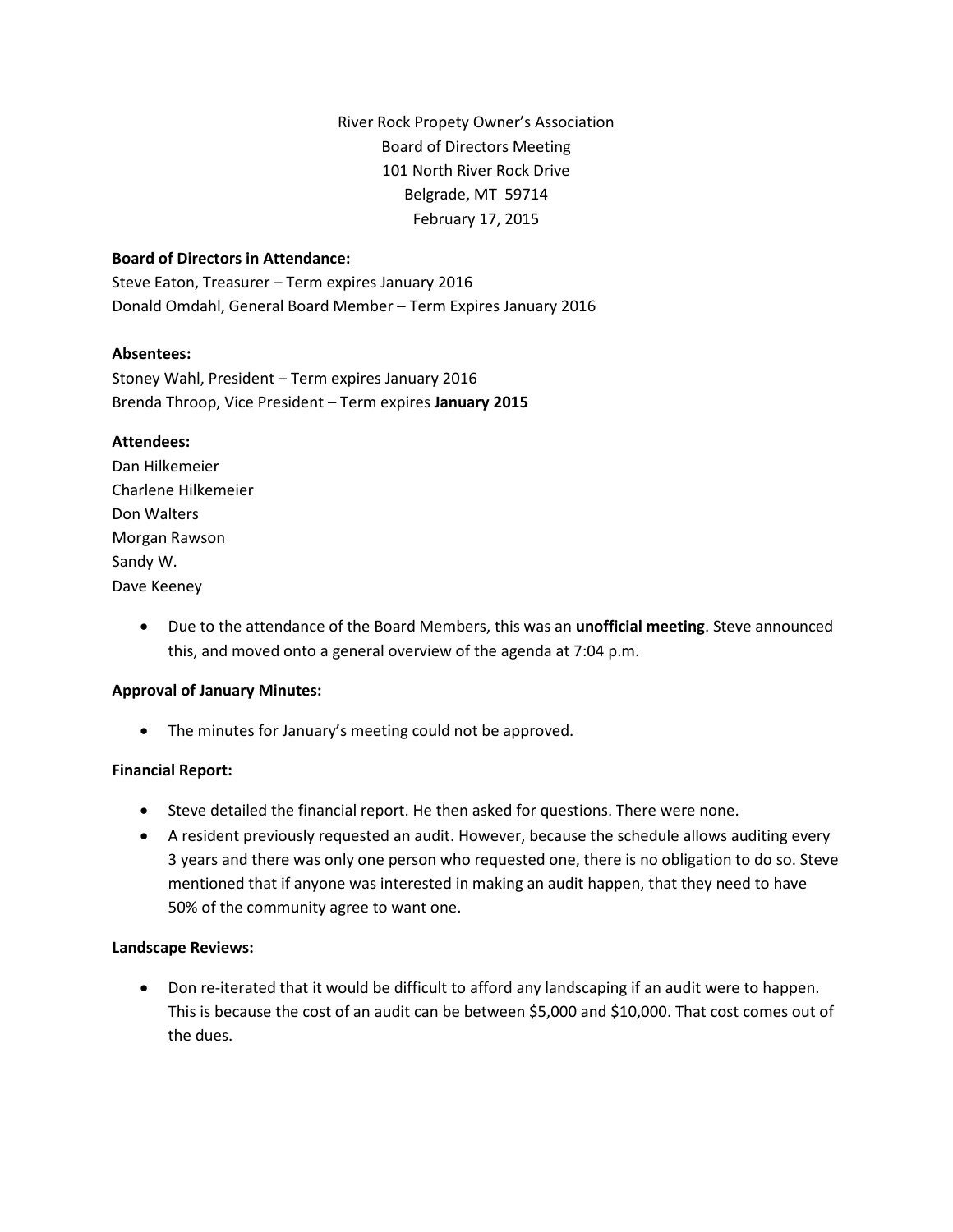#### **Old Business:**

- Interested in joining the River Rock Board of Directors? There is currently one available position. The Board encourages a 3 year commitment. Please contact the office with your letter of interest, detailing why you would like to be a part of the Board.
- Street Parking Policy and Snow Removal Policy Review
	- o These policies were discussed at the 2014 annual meeting. After discussion, it seemed these policies would be difficult to enforce. Therefore, these policies will undergo more redrafting.
- River Rock County Water & Sewer District Well #3
	- o Dave Keeney briefly detailed the progress of the new well. Work began on the well last week. The main portion of the well will begin construction in 3 to 4 weeks. For the time being, the fence that surrounds the hole will be pulled back. They expect to have the project completed in June. Dave then asked if there were any questions.
	- o One woman wanted to know what the well would be used for. This was her first meeting in attendance. Steve and Dave briefly discussed how it will be used as a back up well to be used if another one goes out of service. They also mentioned that it comes out of a separate budget; the Water & Sewer Budget.

#### **New Business:**

- Maintenance Report
	- o Street Sweeping and Tree Trimming have both begun.
- Community Relations Specialist Report
	- o There were 38 Covenant Violation Courtesy Notices sent.
	- o There were two 48 Hour Notices sent.
	- o The amount of fines totaled \$40.

#### **Citizen Comment Period:**

- One woman wanted to know what a 48 Hour Notice is. Steve stated that it is a notice that is sent out regarding something that is on the individual's property that is not in compliance with the covenants. Usually, it is for things such as lights, recreational equipment, and a few other things. Basically, the property owners have 48 hours to fix the issue once it is brought to their attention. After this, they may be fined.
- Charlene Hilkemeier was curious if the parking policy will still fine parked cars on the road. The answer is still up in the air. Right now, they are only fining any vehicles with trailers on the road, vehicles that are broken down or have flat tires, or vehicles that have been parked for months on end in the same spot. It can be difficult to pin point whose car belongs to who, because every time a vehicle's plates are run through the system, it costs money.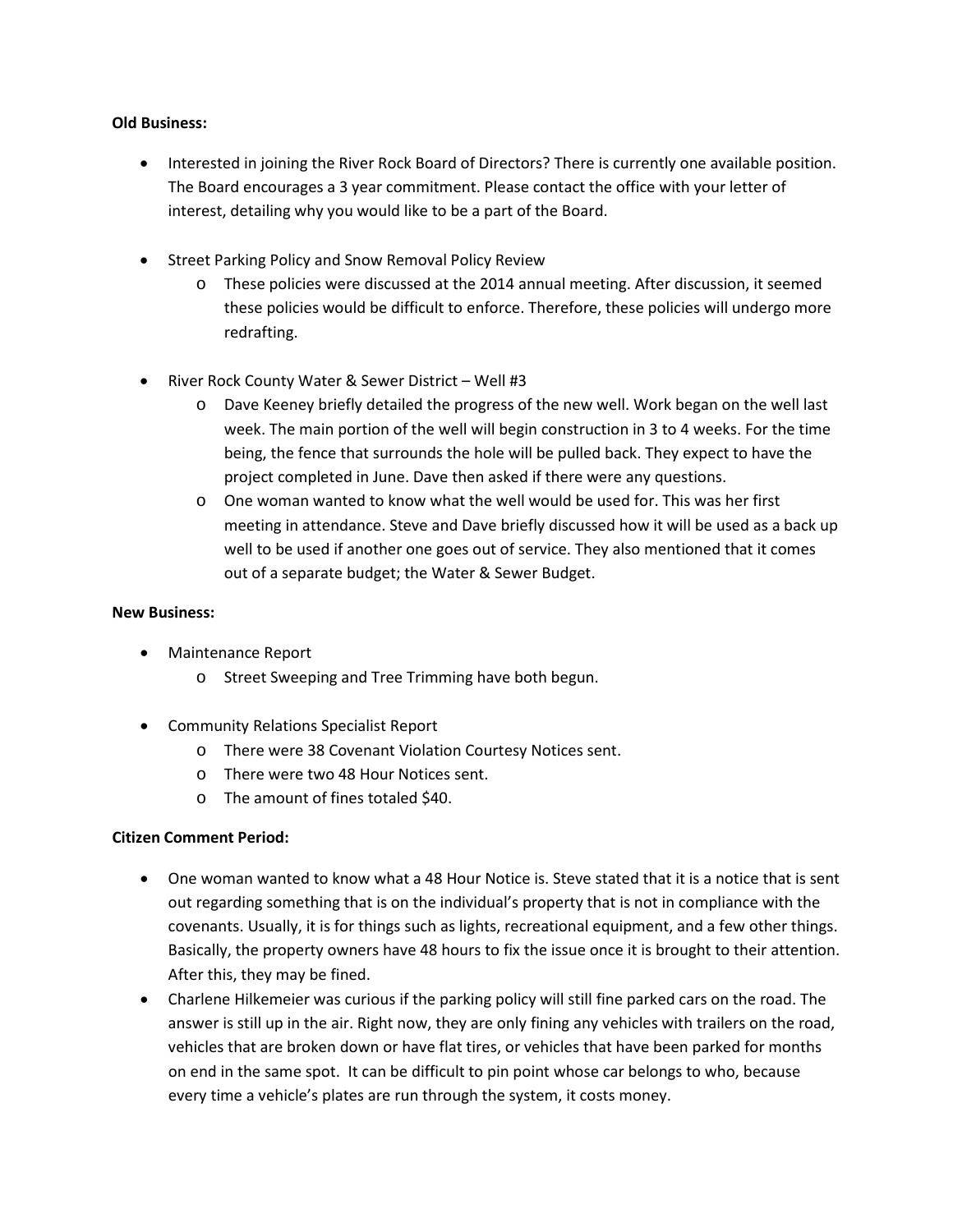- Another woman wanted to know why it costs money to run the plates of a vehicle. The answer is that the Department of Motor Vehicles (DMV) charges for the cost of the process.
- Another first time meeting attendee wanted to know what the snow removal policy is. It was explained to her that the idea behind it is to make sure the sidewalks and streets can be cleared, but that it still needs to be redrafted and finalized.

The unofficial meeting adjourned at 7:10 p.m.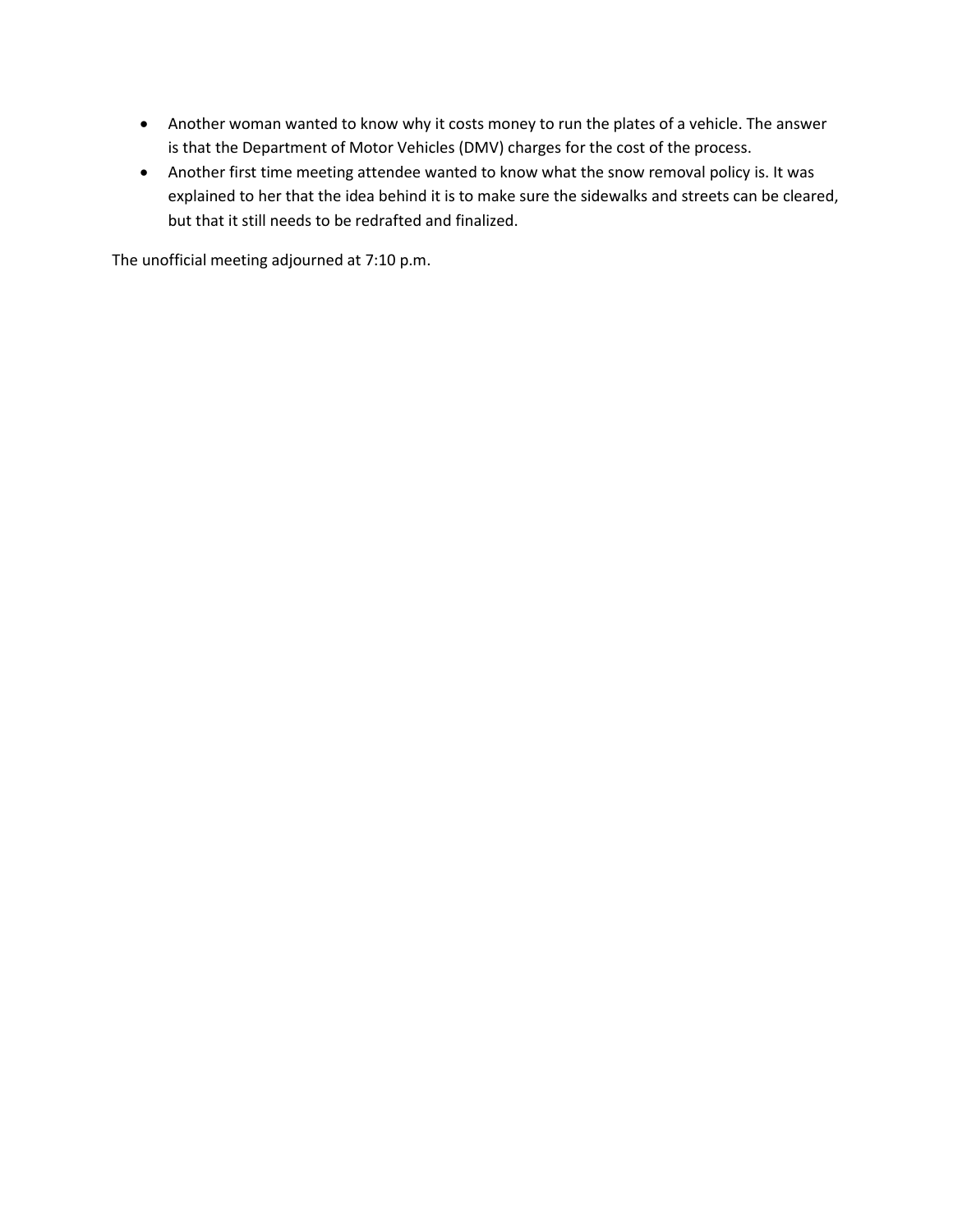#### **Board of Directors in Attendance:**

Stoney Wahl, President – Term expires January 2016 Brenda Throop, Vice President – Term expires December 2017 Steve Eaton, Treasurer – Term expires January 2016

#### **Absentees:**

Donald Omdahl, Secretary – Term Expires January 2016

#### **Attendees:**

Jeremiah Reece Dave Keeney Gentleman from 175 E. Magnolia Two Sheriff's Deputies

• The meeting was called to order by Stoney Wahl at 7:00 p.m.

#### **Approval of February Minutes:**

• The minutes for February's meeting will be approved via e-mail.

#### **Financial Report:**

- Steve detailed the financial report. He then asked for questions. There were no questions.
- A resident previously requested an audit. However, because the schedule allows auditing every three years and there was only one person who requested one, there is no obligation to do so. Steve mentioned that if anyone was interested in making an audit happen, that they need to have 50% of the community agree to want one.

#### **Landscape Reviews:**

• There were no landscape reviews.

#### **Old Business:**

• Interested in joining the River Rock Board of Directors? There is currently one available position. The Board encourages a three year commitment. Please contact the office with your letter of interest, detailing why you would like to be part of the Board.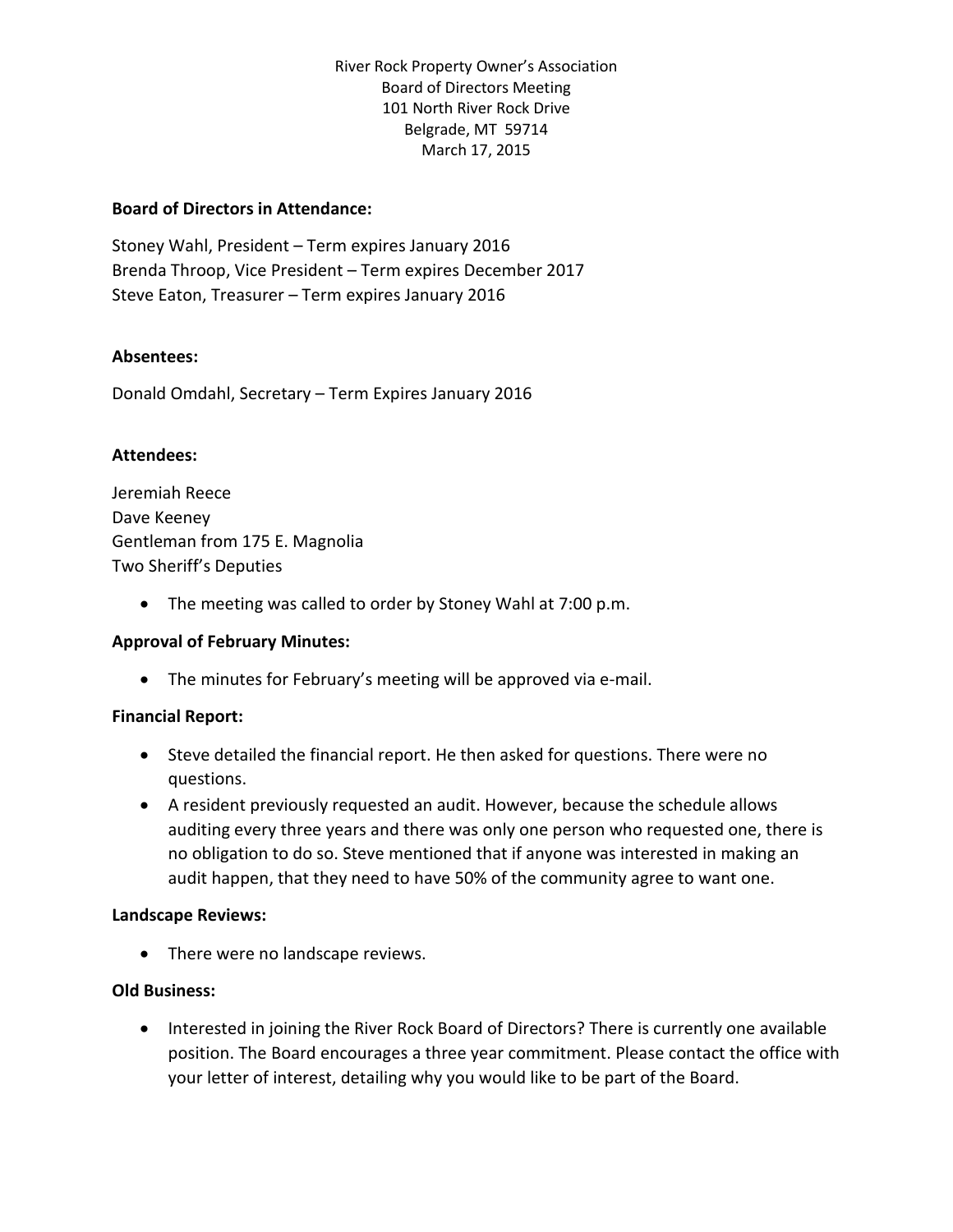- The Street Parking Policy Review was discussed at the 2015 annual meeting in January. After discussion, it seemed this policy may be difficult to enforce. Therefore, the policy will undergo more redrafting. Steve wanted to re-iterate that the covenant is not changing. The policy is simply a way to help enforce the covenant.
- River Rock County Water & Sewer District:
	- o Dave Keeney briefly detailed the progress of the new well. Work began on the well last month. For the time being, the fence that surrounds the hole will be pulled back. Dave also mentioned the well hole will be deeper than they first expected. This new well will pump 400 gallons per minute, possibly making it the new main well. They expect to have the project completed in June, before school is out. Dave then asked if there were any questions. There were no questions.

#### **New Business:**

- Maintenance Report
	- o The 6-Wheeler has had a few repairs done to it.
	- o Tree trimming has begun.
- Community Relations Specialist Report
	- o There were 24 Covenant Violation Courtesy Notices sent.
	- o There were five 48 Hour notices sent.
	- o The amount of fines totaled \$300.

\*\* Please be sure that your yard light is in working condition, and in accordance with the covenants. This is a big safety concern.

### **Citizen Comment Period:**

(The following questions all originated from the man from 175 E. Magnolia)

- This man had concerns regarding people leaving their vehicles on the road for long periods of time as well as parking over the sidewalks. Stoney addressed this issue by telling him the abandoned vehicles are being taken care of in coordination with the police department. As for the sidewalk parking, it is hard to contact people due to the fact that identifying the owner of each vehicle can be difficult.
- He was also concerned about dandelions and other beautification of the community. The Board told him that the Water and Sewer Board took notes of certain areas and plan to do more beautification this year.
- He also wanted to know what will become of the lot where the recycling used to be. He was notified that it is now a commercial village parking lot.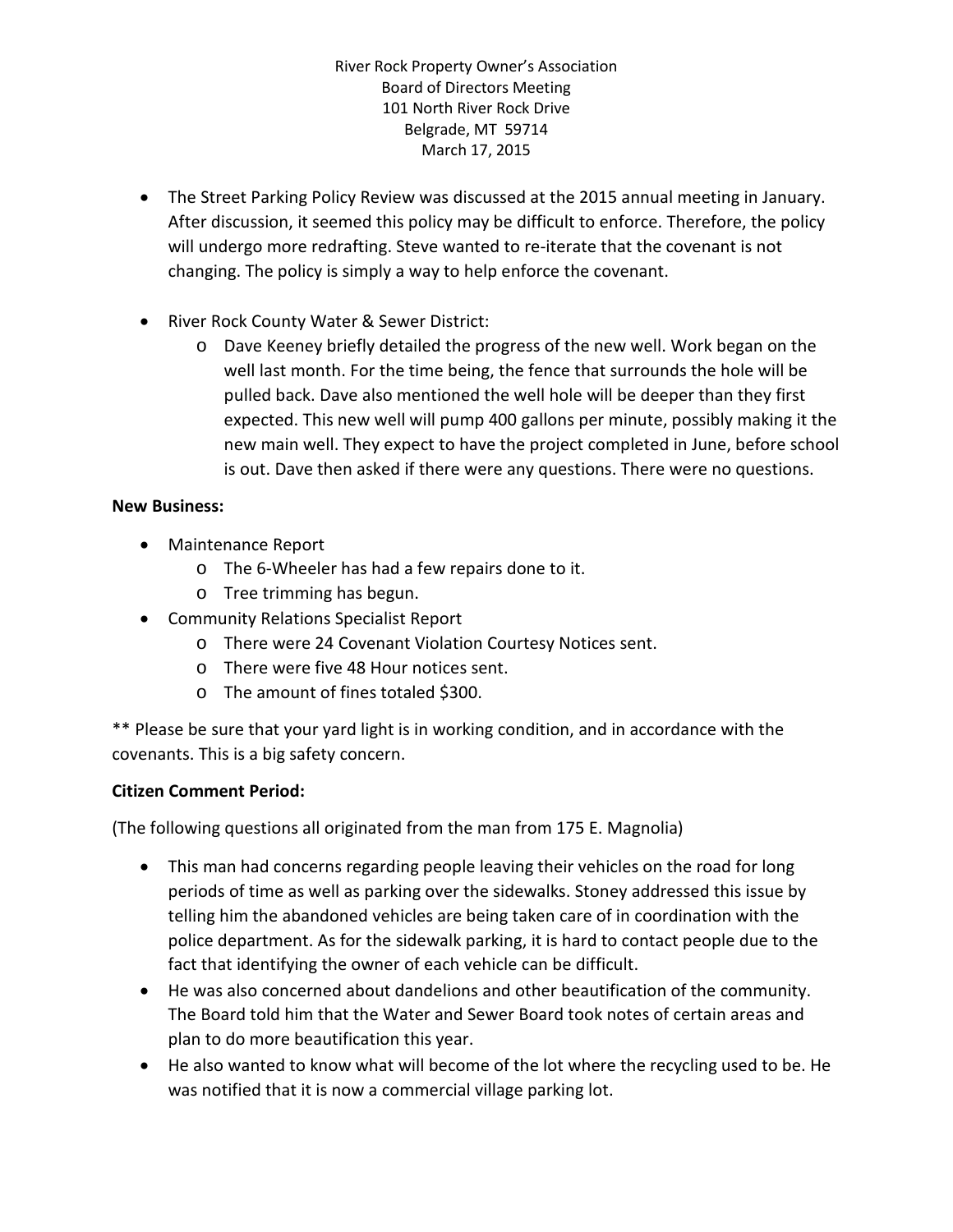A general discussion regarding police procedure, jurisdiction and policies followed.

• The same man asked about the firework policy on the  $4<sup>th</sup>$  of July. He was notified by both the Board as well as the deputies in attendance that there are set days and times for fireworks during that specific holiday. Also, even though these specific times are allotted, there may still be noise complaints.

A general discussion regarding Quorums, the Board's ability to legally function and sanctioning followed.

Stoney then asked if there were any questions. There were no questions.

The meeting was unanimously adjourned at 7:33 p.m.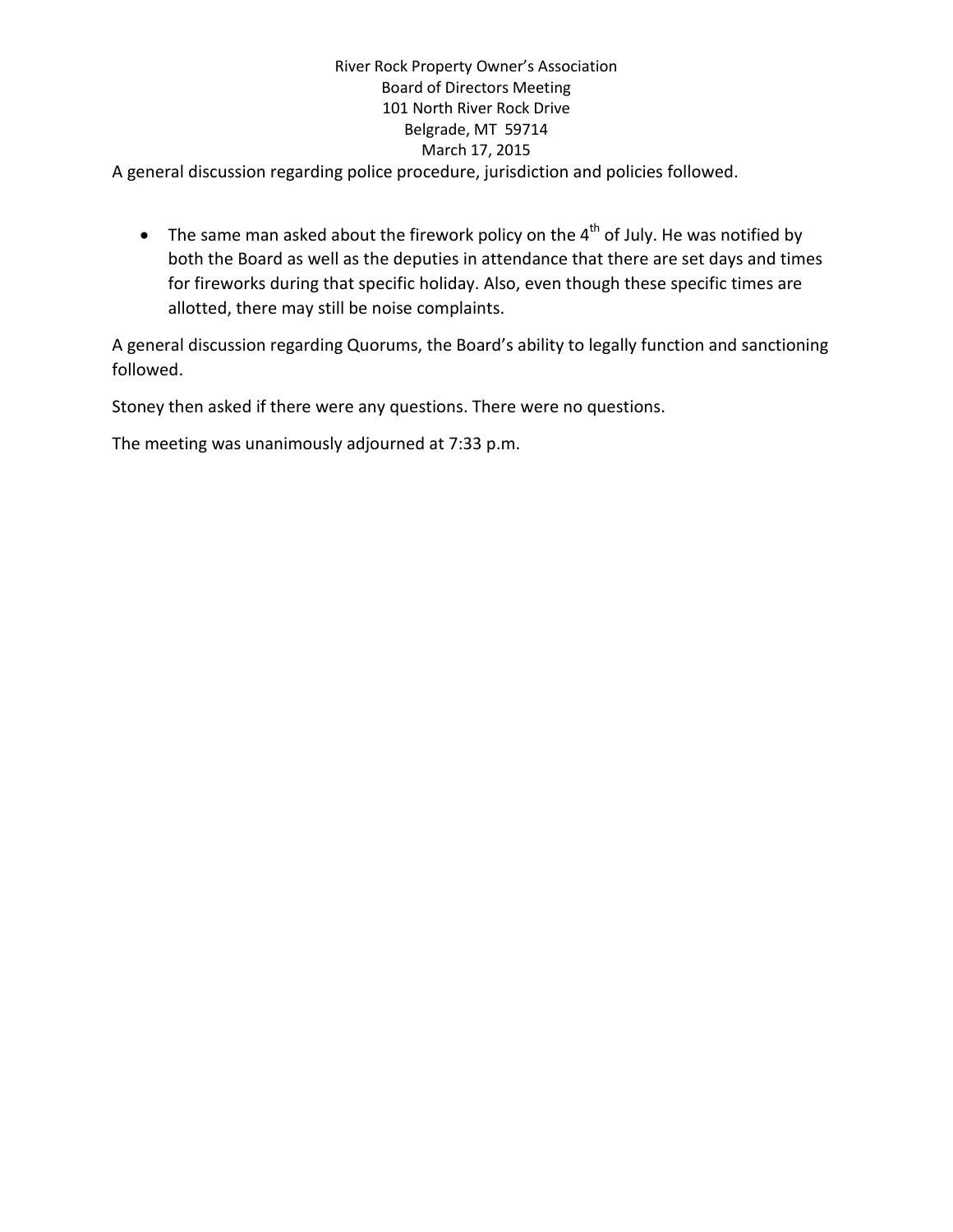#### **Board of Directors in Attendance:**

Donald Omdahl, Secretary – Term Expires January 2016 Steve Eaton, Treasurer – Term expires January 2016

#### **Absentees:**

Stoney Wahl, President – Term expires January 2016 Brenda Throop, Vice President – Term expires December 2017

#### **Attendees:**

Dave Keeney Curt Backlin Joseph Bridges Marguerite Barnett Charlene Hilkemeier One man who did not sign in (he lives two doors down from Mr. Curt Backlin)

• Due to the attendance of the Board, this was considered an **unofficial meeting**. Steve announced this, and began an overview of the agenda at 7:01 p.m.

#### **Approval of March Minutes:**

• The minutes for March's meeting were approved via e-mail.

#### **Financial Report:**

• Steve detailed the financial report. He then asked for questions. There were none.

#### **Landscape Review:**

• Steve stated that he reviewed them prior to the meeting and that, so far, they,"look good".

#### **Old Business:**

- Interested in joining the River Rock Board of Directors? There is currently one available position. The Board encourages a three year commitment. Please contact the office with your letter of interest, detailing why you would like to be part of the Board.
- The Street Parking Policy Review was discussed at the 2015 annual meeting in January. After discussion, it seemed this policy may be difficult to enforce. Therefore, the policy underwent more redrafting. It is now time for any final comments. If there are any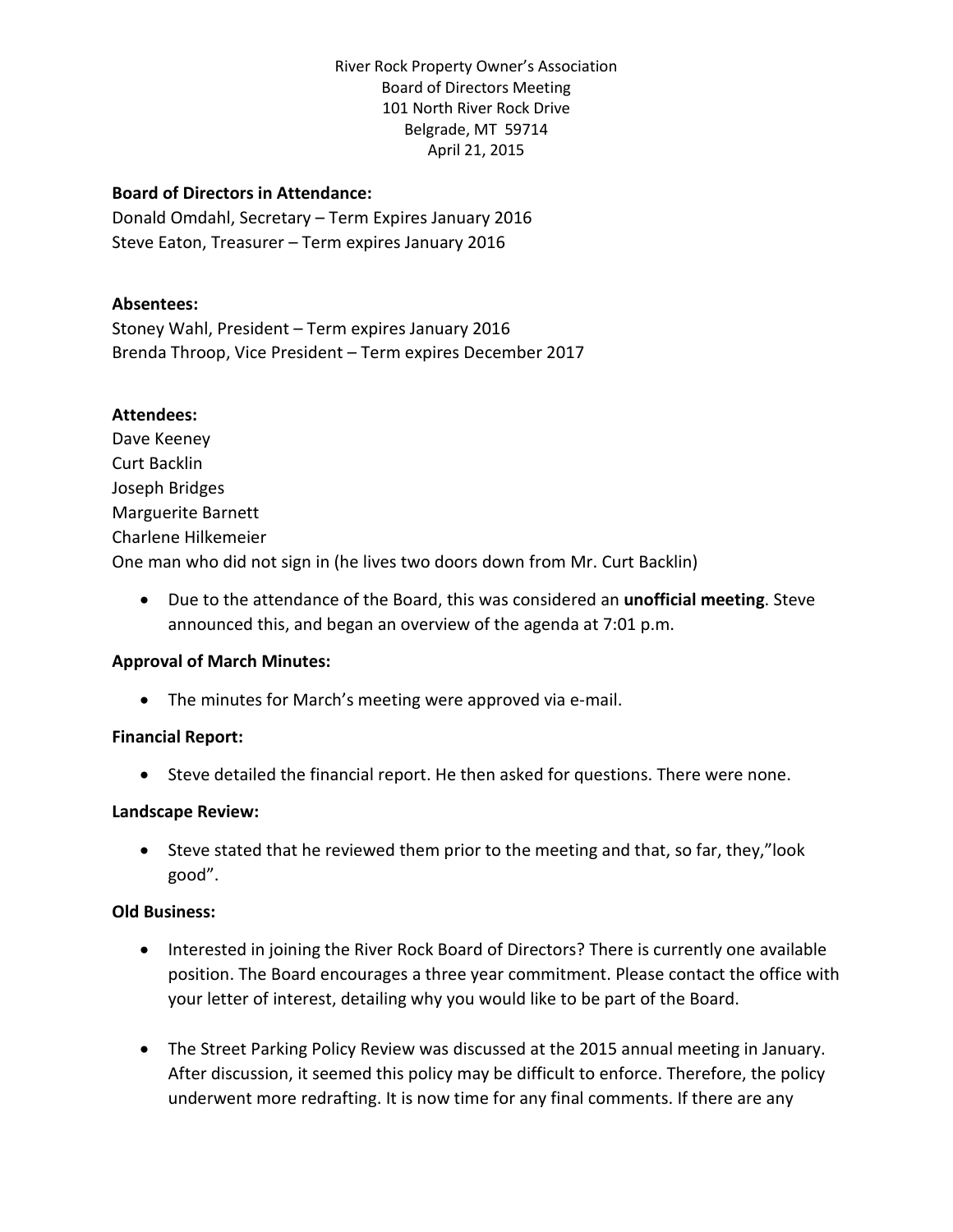further comments, questions or concerns regarding the new policy, please speak up soon, as the policy is set to be put into action this next week. Steve wanted to re-iterate that the covenant is not changing. The policy is simply a way to help enforce the covenant.

- River Rock County Water & Sewer District:
	- o Dave Keeney briefly detailed the progress of the new well. Work began on the well in February. They expect to have the project completed in June, before school is out. However, there is a part for the well control center that is still being shipped, and will not be here until June  $25<sup>th</sup>$ . The cleanup will be done prior to that date, but the well will not be operational until the part is received and installed. Dave then asked if there were any questions.
		- Marguerite wanted to know if people in the neighborhood would still have access to swimming and other water activities. Dave stated that yes, the well project will be all cleaned up, so it will not affect activities.

#### **New Business:**

- Maintenance Report
	- o The maintenance crew is preparing for summer. The seasonal workers will come on staff soon. They will be working on the following projects this spring:
		- Bathroom & Structures
		- Mowing & Landscaping
		- Fertilizing & Weed Control
		- Irrigation & Sprinklers
- Community Relations Specialist Report
	- o There were 99 Covenant Violation Courtesy Notices sent. (77 of these were yard light violations)
		- \*\*PLEASE BE SURE THAT YOUR YARD LIGHT IS IN WORKING CONDITION AND IN ACCORDANCE WITH THE COVENANTS.
	- o There were three 48 Hour notices sent.
	- o The fines for this month totaled \$1,560.
- \*\* PLEASE BE SURE TO TRIM YOUR BOULEVARD TREES UP SO THAT PEOPLE MAY SAFELY WALK DOWN THE SIDEWALK.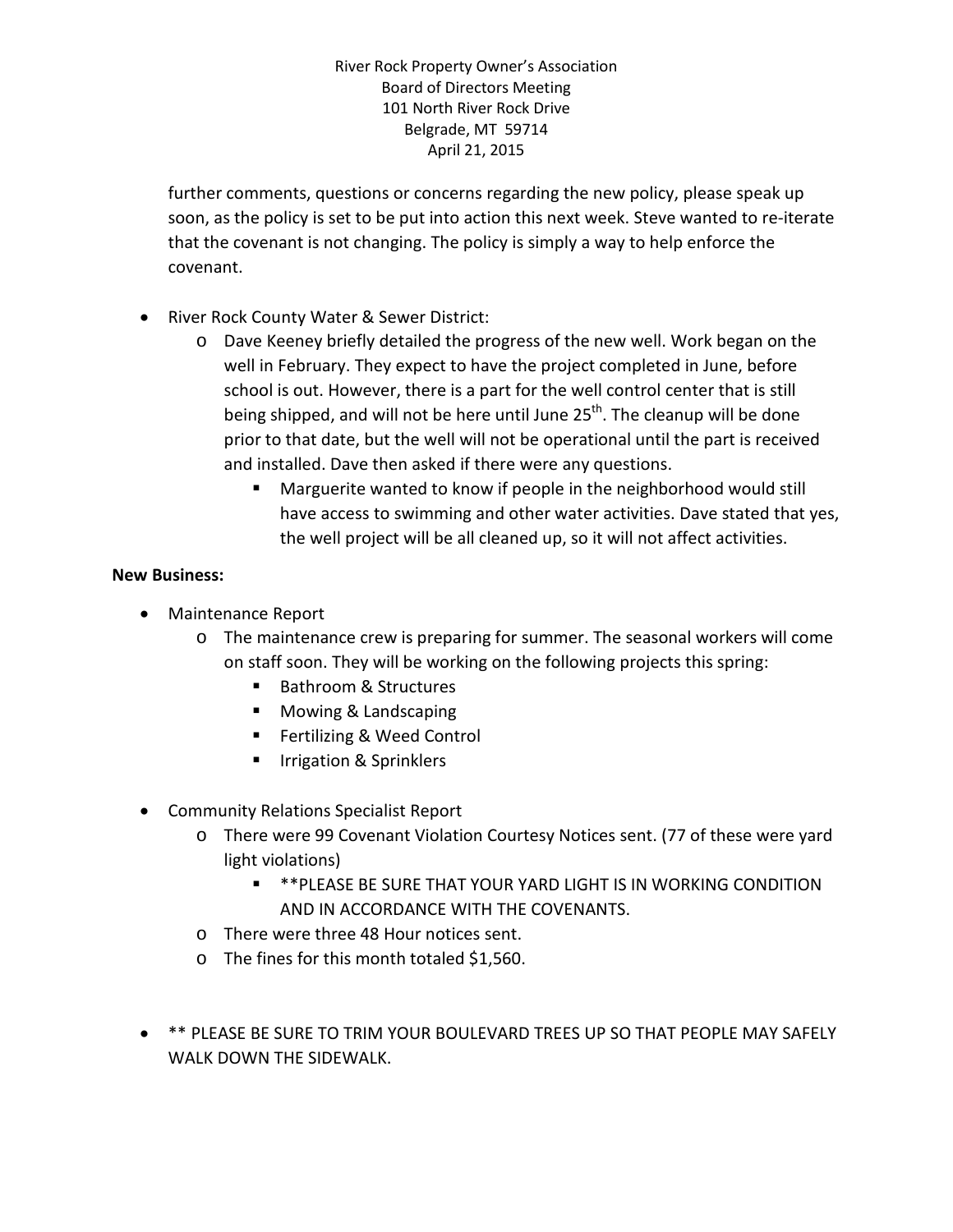#### **Citizen Comment Period:**

- Sargeant Parker and Deputy Fuller reviewed the junk and abandoned vehicle policies as dictated by the state laws.
	- o Gallatin County cannot tow from private property.
		- The street outside the homes in River Rock is considered Private.
	- $\circ$  The process of how to go about getting a vehicle towed is detailed in a handout, and can be reviewed. The handouts are available upon request.

A general discussion regarding jurisdiction and private vs. public property followed.

- Curt Backlin wanted to know whose responsibility it is to have vehicles towed. The Sargeant and Deputy answered that it is up to the Home Owner's Association to get ahold of a towing company.
- Charlene Hilkemeier then followed that question by asking what happens when towing companies do not allow employees to tow upon request of H.O.A. personnel. The Sargeant replied that sometimes it will just depend on each towing company's policy.
- Curt Backlin then asked if the parking and towing policies affect only the River Rock community. It was determined that there are some specific laws and rules that can be enforced, such as parking in the middle of the road. This would be considered obstruction, and a person can be ticketed, even on private property. Such rules can be noted in 61.8.354 of Montana Code Annotated.

A general discussion regarding covenants vs. ordinances followed.

- Joseph Bridges was curious how Health and Safety play into issues in the community. The Sargeant responded by saying that as long as something is not an imminent or immediate threat or danger to anyone's health or safety, then nothing can really be done about the situation.
- Curt Backlin spoke to all of the attendees and re-iterated how important it is to encourage neighbors and community members to attend the monthly meetings.
- The man who did not sign in wanted to know if there are any patrol men in River Rock 24 hours a day, 7 days a week. Deputy Fuller answered "no". The same man then asked if there has been much suspicious activity in the neighborhood. The Sargeant and the Deputy agreed that there is not any more or less criminal activity than in other areas of town.

Steve then asked if there were any more questions. There were none.

The meeting was unanimously adjourned at 7:45 p.m.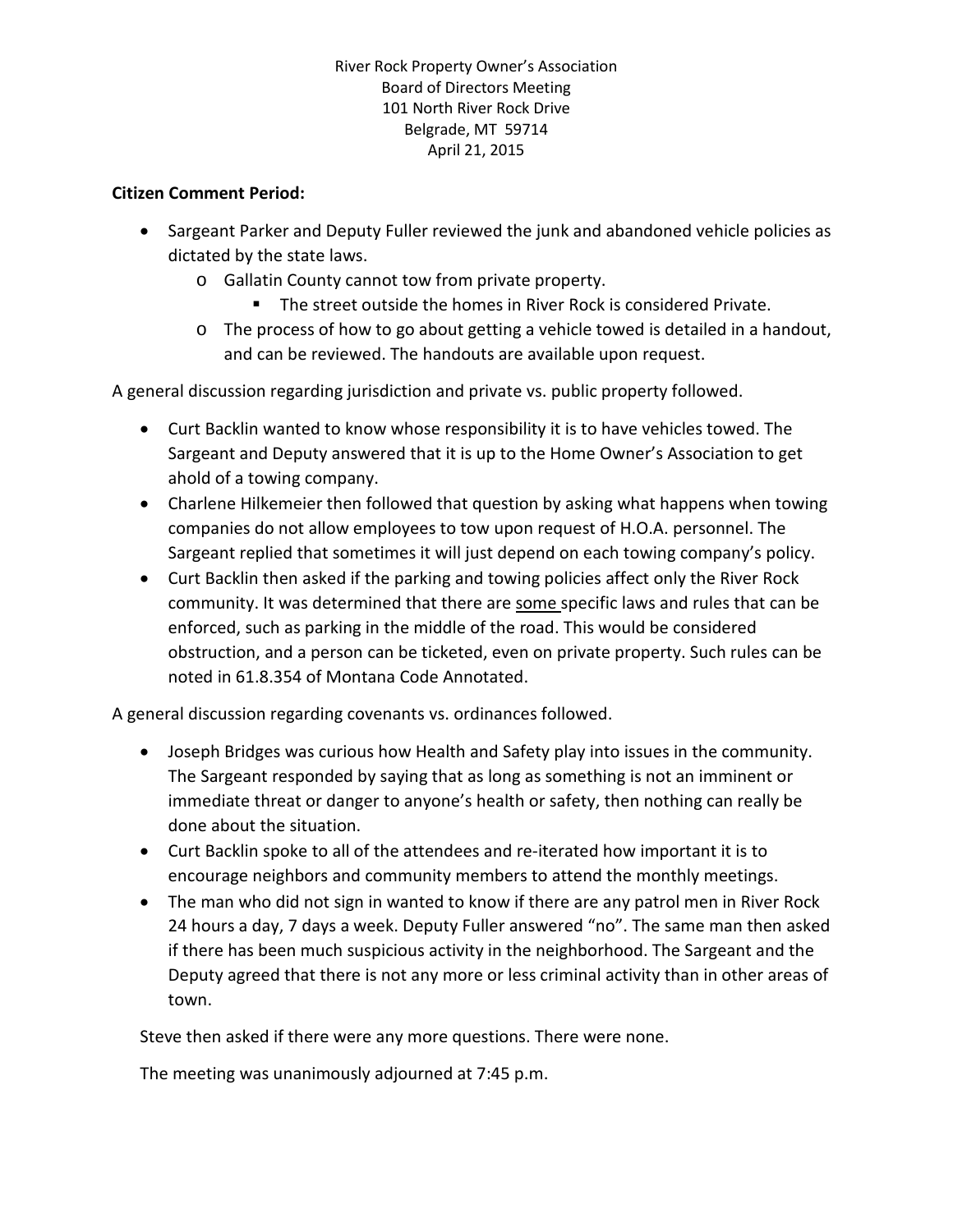#### **Board of Directors in Attendance:**

Stoney Wahl, President – Term expires January 2016 Brenda Throop, Vice President – Term expires December 2017

#### **Absentees:**

Donald Omdahl, Secretary – Term Expires January 2016 Steve Eaton, Treasurer – Term expires January 2016

#### **Attendees:**

Joseph Bridges Jeffrey Lowe Dan Strab Dave Keeney Suzette Whipple Larry Erb Sgt. Parker

> • Due to the attendance of the Board, this was considered an **unofficial meeting**. Stoney announced this, and began an overview of the agenda at 7:00 p.m.

#### **Approval of April Minutes:**

• The minutes for April's meeting will be approved via e-mail.

#### **Financial Report:**

• Stoney detailed the financial report. He then asked for questions. There were none.

#### **Landscape Review:**

• These were reviewed after the meeting.

#### **Old Business:**

- Interested in joining the River Rock Board of Directors? There is currently one available position. The Board encourages a three year commitment. Please contact the office with your letter of interest, detailing why you would like to be part of the Board.
- The Street Parking Policy is now in effect. Stoney mentioned that if anyone had questions regarding the new policy to enforce the covenants, that they could meet after the meeting to discuss concerns.
- River Rock County Water & Sewer District: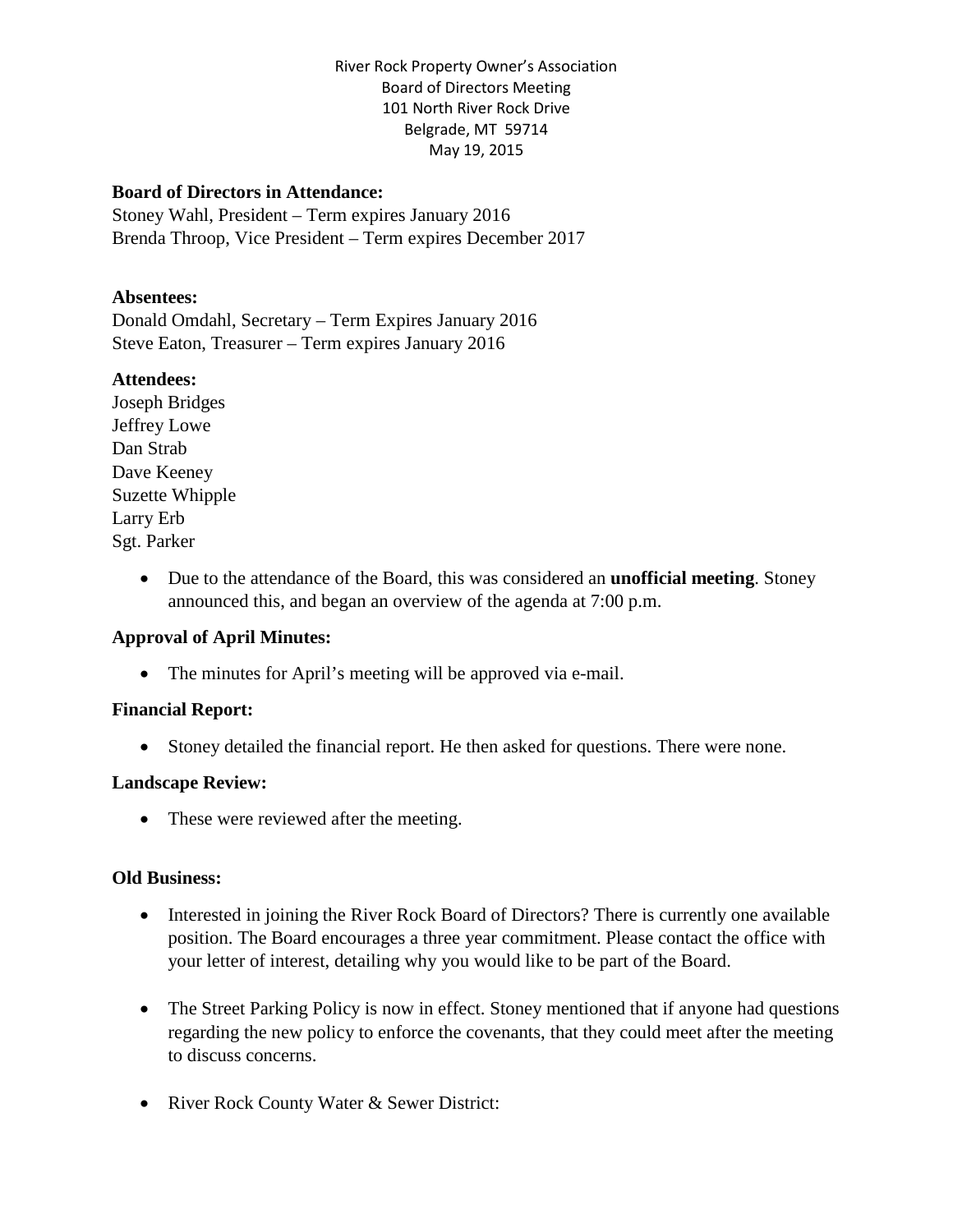o Dave Keeney spoke on the new well. He stated that the landscaping would begin this week, and that everything would be complete by June  $15<sup>th</sup>$ . As for the control unit part that was ordered, that is to be installed on June  $25<sup>th</sup>$ . The well should be up and running by July  $1<sup>st</sup>$  and will, most likely, be the main well.

### **New Business:**

- Maintenance Report
	- o The seasonal workers are now on board.
	- $\circ$  Bathroom structures are complete, and the porta potties will be delivered June  $1<sup>st</sup>$ . These porta potties will be located by the pond as well as by the big park and have handicap access.
	- o Mowing & Landscaping have begun.
		- If you have any concern about who should be taking care of what lawns, corners or parks, please feel free to write a letter to Carey in the office.
	- o Weed control is planned for the next few weeks, pending the weather.
	- o Irrigation will be started over the next few weeks.
- Community Relations Specialist Report
	- o There were 20 Covenant Violation Courtesy Notices sent out.
	- o No 48 Hour Notices were sent.
	- o The fines for this month totaled \$2,165.
- Fourth of July
	- $\circ$  Fireworks are permitted in the subdivision on July 3<sup>rd</sup>, 4<sup>th</sup>, and 5<sup>th</sup> between the hours of 5:00 p.m. and 10:00 p.m.
	- o Rocky Mountain Security will be patrolling for violations. Please be courteous to the security officers, as they are only doing their jobs. If you have any questions or need to discuss the regulation, please call or stop by the office.

### **\*\*** PLEASE BE SURE THAT YOUR YARD LIGHT IS IN WORKING CONDITION ACCORDING TO THE COVENANTS.

\*\* PLEASE BE SURE TO TRIM YOUR BOULEVARD TREES UP SO THAT PEOPLE MAY SAFELY WALK DOWN THE SIDEWALK.

• **Citizen Comment Period**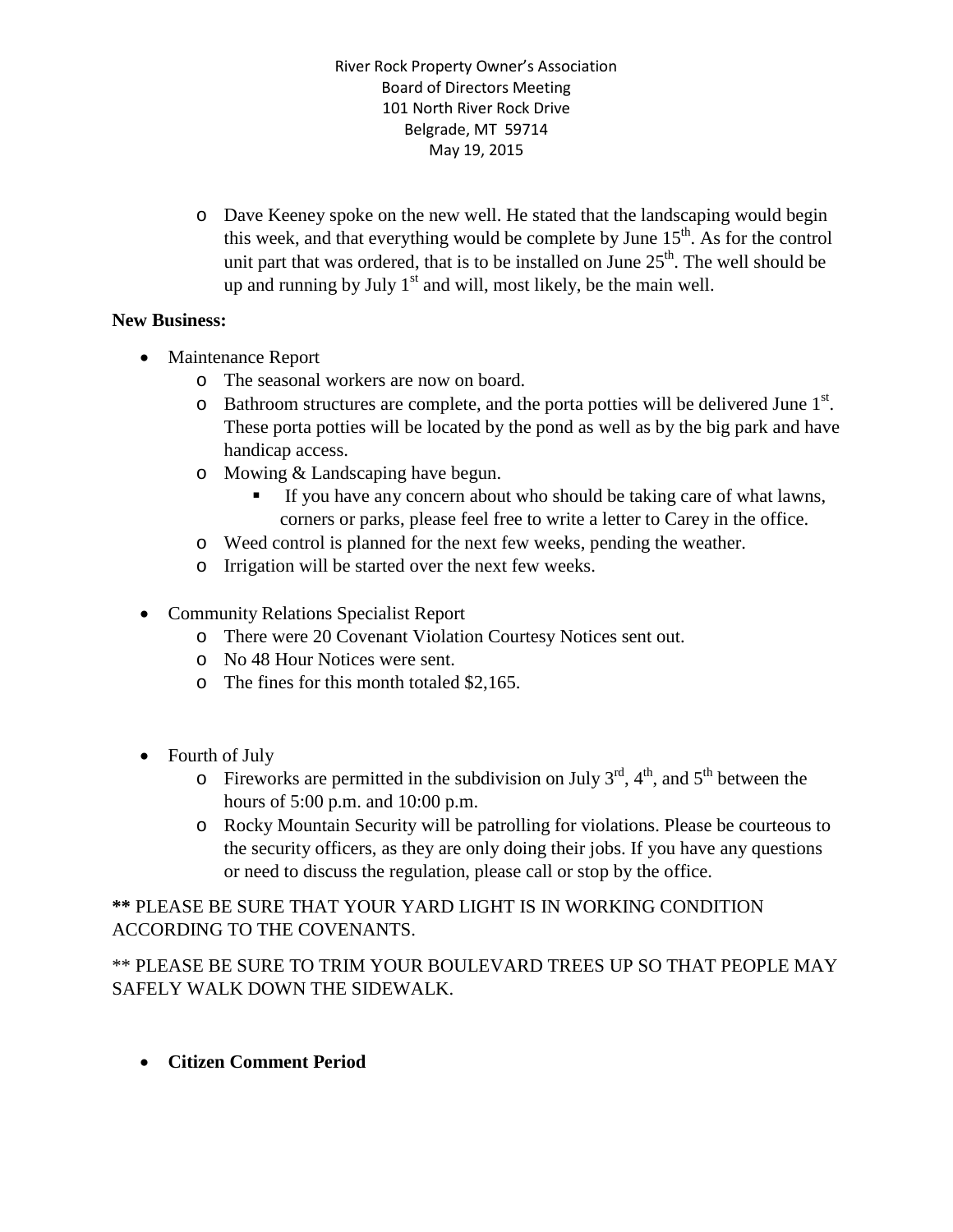- o One man is concerned about vehicles being parked in the yellow sections as well as in driveways. Stoney explained to him that they are in the legal process of getting a tow policy put in place.
- o Another man is concerned about vehicles making U-Turns on his lawn and not stopping at the stop signs in the subdivision. In particular, the one by his house.
- o Sgt. Parker mentioned that the police department is contemplating putting a bike rack near the pond for all abandoned bicycles to be put; sort of as a Lost and Found for bikes.
- Stoney then asked if there were any more questions. There were none.
- The meeting was unanimously adjourned at 7:28 p.m.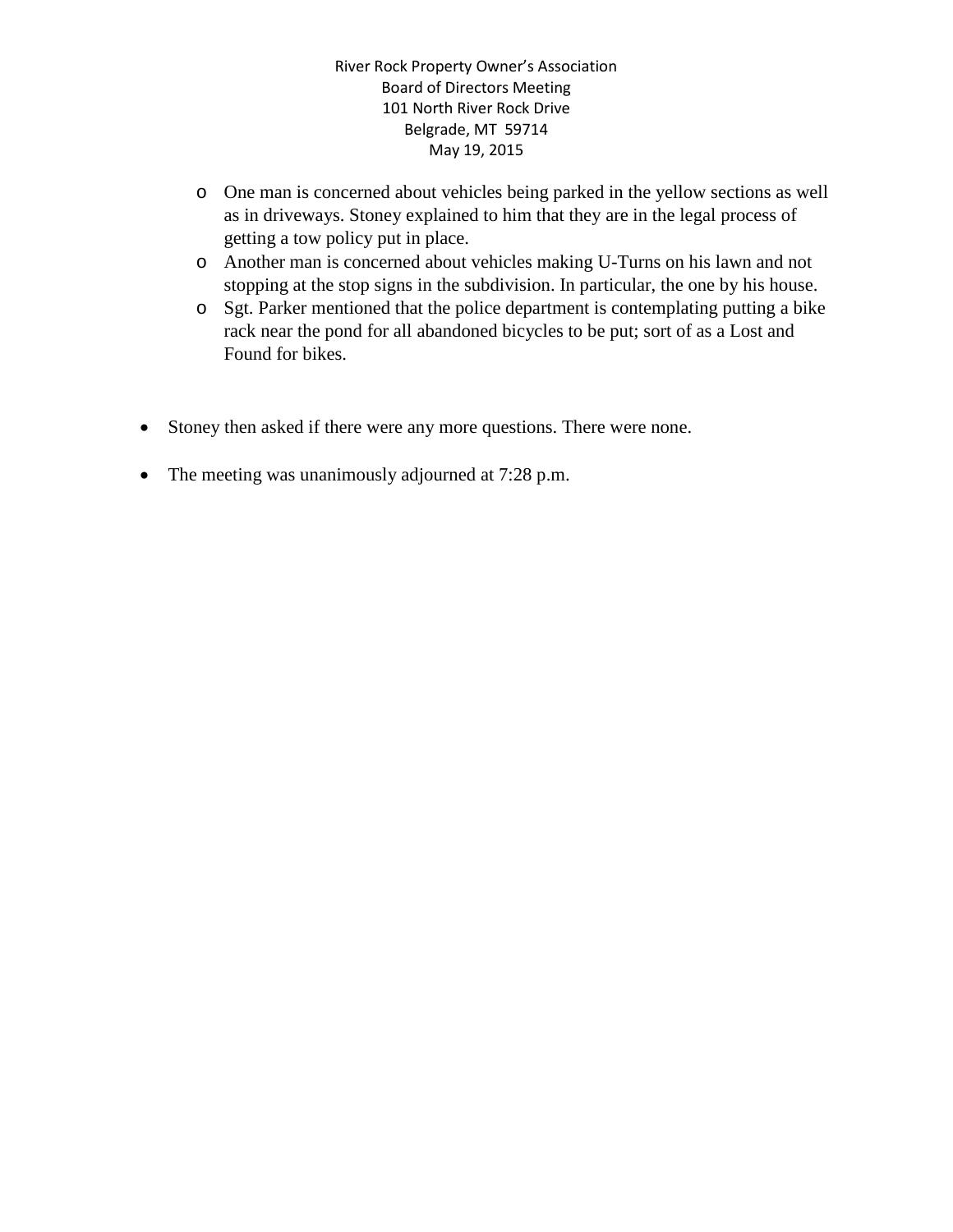#### **Board of Directors in Attendance:**

Stoney Wahl, President – Term expires January 2016 Brenda Throop, Vice President – Term expires December 2017 Donald Omdahl, Secretary – Term expires January 2016

#### **Absentees:**

Steve Eaton, Treasurer – Term expires January 2016

#### **Attendees:**

Dave Keeney Saralyn Sebern

• The meeting was called to order by Stoney Wahl at 7:00 p.m.

#### **Approval of May Minutes:**

• The minutes for May's meeting will be approved via e-mail.

#### **Financial Report:**

- Stoney detailed the financial report.
	- o There will be an audit this year. It rotates every 3 years.

#### **Landscape Reviews:**

• There were no landscape reviews.

#### **Old Business:**

- Interested in joining the River Rock Board of Directors? There is currently one available position. The Board encourages a three year commitment. Please contact the office with your letter of interest, detailing why you would like to be part of the Board.
- The Street Parking Policy is now in effect. Stoney mentioned that if anyone had questions regarding the new policy to enforce the covenants, that they could meet after the meeting to discuss concerns.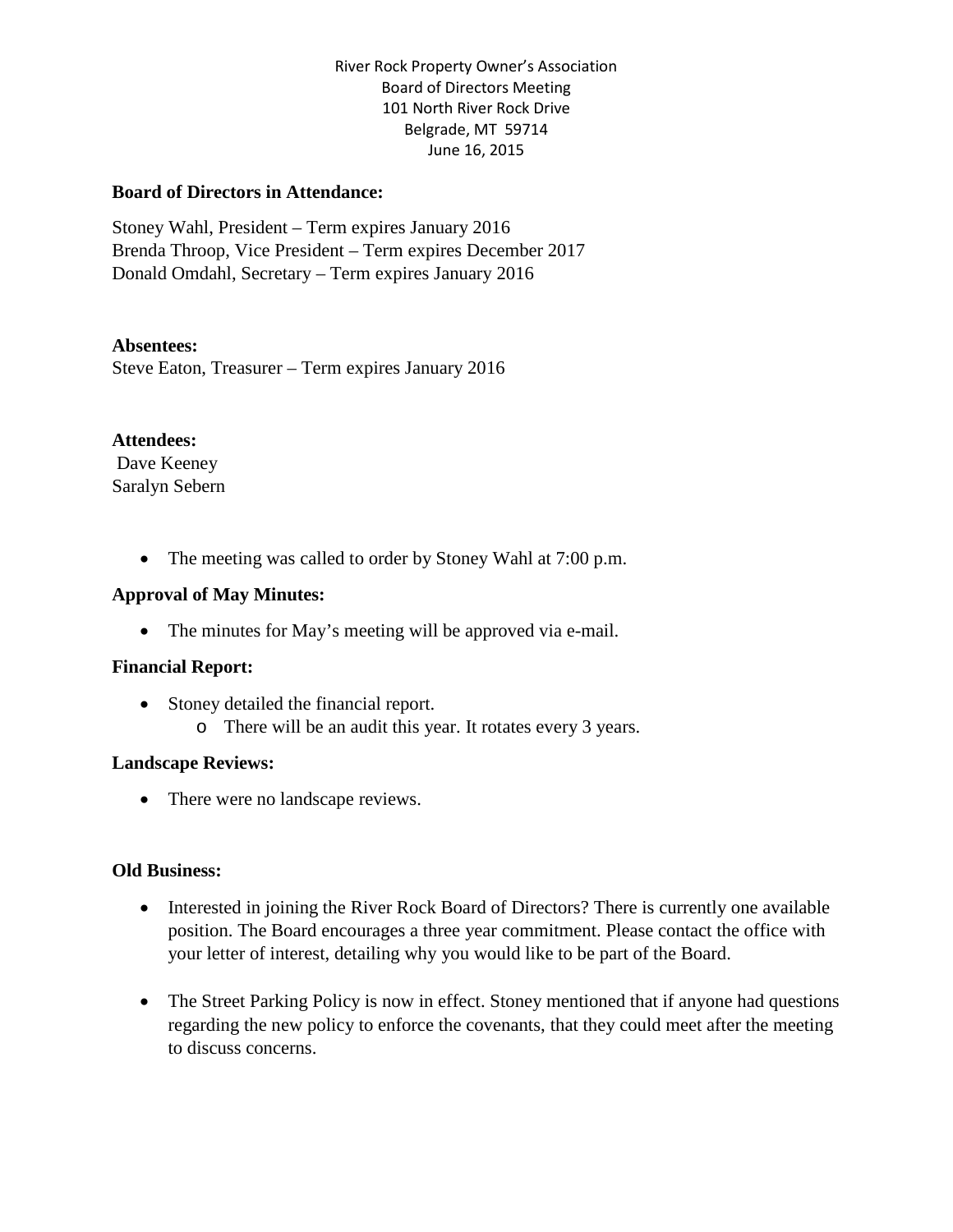- River Rock County Water & Sewer District:
	- o Dave Keeney spoke on the new well. Construction is complete, but the part that was ordered is still scheduled for installation on June 25.
- Fourth of July
	- $\circ$  Fireworks are permitted in the subdivision on July 3<sup>rd</sup>, 4<sup>th</sup>, and 5<sup>th</sup> between the hours of 5:00 p.m. and 10:00 p.m.
	- o Rocky Mountain Security will be patrolling for violations. Please be courteous to the security officers, as they are only doing their jobs. If you have any questions or need to discuss the regulation, please call or stop by the office.
	- o Please note, that if you were warned last year, you will be fined this year, as the warnings do not carry over from year to year.

### **New Business:**

- Maintenance Report:
	- o All irrigation is on with the exception of the North Park. There is a leak at the beginning of the main line coming into the park. The crew will be here to repair it next week. If you notice any sprinklers not working, please let the office know, and include the name of the street.
- Community Relations Specialist Report:
	- o There were 26 Covenant Violation Courtesy Notices sent.
	- o There were 5 48-Hour Notices sent.
	- o The fines for this month totaled \$1,075.

# **\*\*** PLEASE BE SURE THAT YOUR YARD LIGHT IS IN WORKING CONDITION ACCORDING TO THE COVENANTS.

# \*\* PLEASE BE SURE TO TRIM YOUR BOULEVARD TREES UP SO THAT PEOPLE MAY SAFELY WALK DOWN THE SIDEWALK.

### **Citizen Comment Period:**

• There were no comments.

Stoney then asked if there were any further questions. There were none.

The meeting was unanimously adjourned at 7:12 p.m.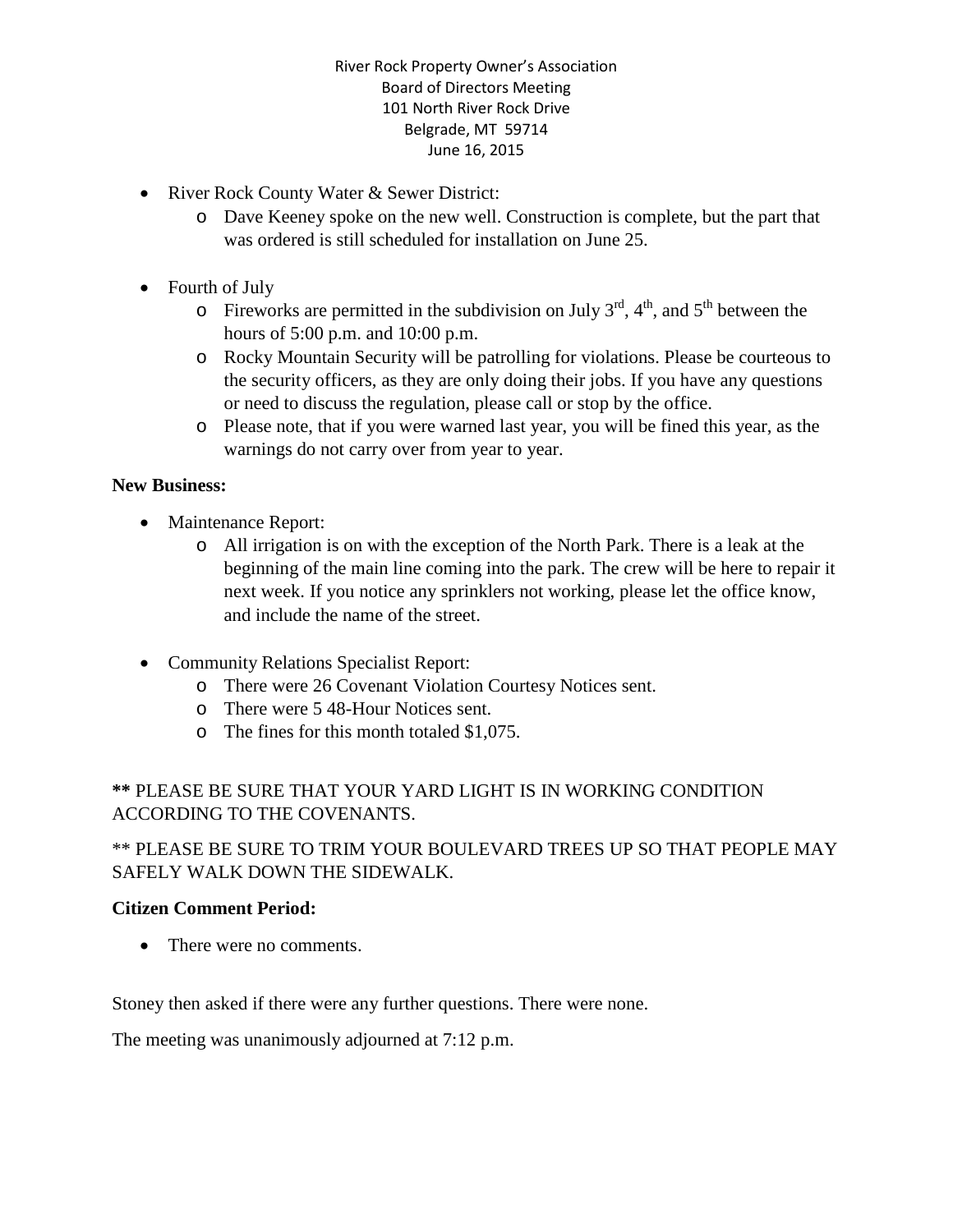#### **Board of Directors in Attendance:**

Stoney Wahl, President – Term expires January 2016 Brenda Throop, Vice President – Term expires December 2017 Donald Omdahl, Secretary – Term expires January 2016 Steve Eaton, Treasurer – Term expires January 2016

#### **Attendees:**

Dave Keeney Curtis Backlin Terry Sinnema Kurt Lembke Sergeant Parker One gentleman who did not sign in

• The meeting was called to order by Stoney Wahl at 7:00 p.m.

#### **Approval of June Minutes:**

• The minutes for June's meeting will be approved via e-mail.

#### **Financial Report:**

- Stoney detailed the financial report.
	- o There will be a financial audit this year. It rotates every 3 years, and the last one was done in 2012.

Stoney then asked if there were any questions regarding the financial report. There were none.

#### **Landscape Reviews:**

• These will be reviewed following the meeting.

#### **Old Business:**

• Interested in joining the River Rock Board of Directors? There is currently one available position. The Board encourages a three year commitment. Please contact the office with your letter of interest, detailing why you would like to be part of the Board.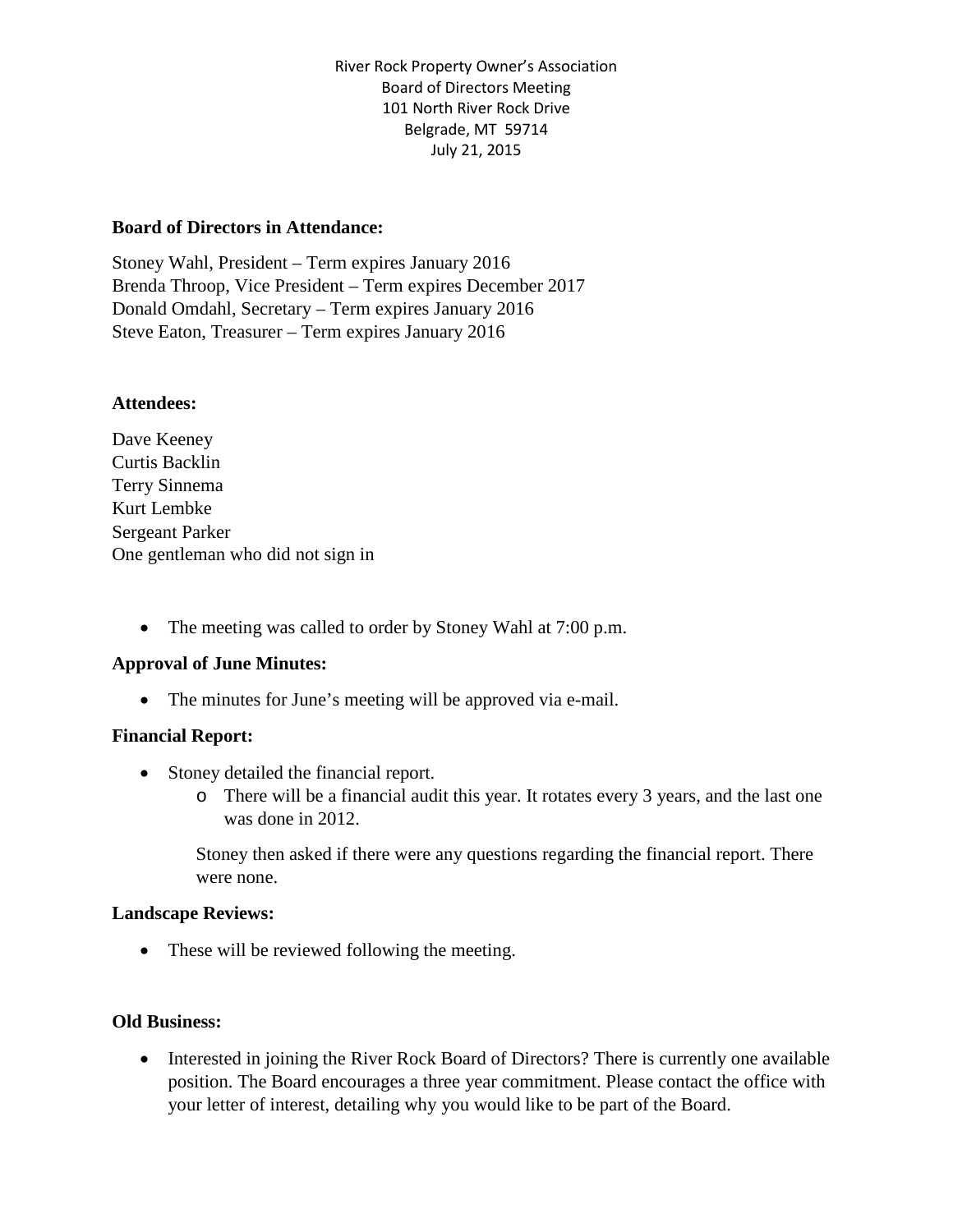- River Rock County Water & Sewer District:
	- o Dave Keeney spoke on the new well. Construction is complete, but the part that was ordered was scheduled for installation on June 25. However, the part was on back order, and so it will not be installed until August  $2<sup>nd</sup>$  or  $3<sup>rd</sup>$ . This well will become the main well.

#### **New Business:**

- Maintenance Report:
	- o Staining of the buffer fence on the North side of the subdivision has begun. The painting of the cross walks and curbs will also begin soon. If you see any areas that have not been painted and should be, please contact the office with the address of the location.
- Community Relations Specialist Report:
	- o There were 83 Covenant Violation Courtesy Notices sent.
	- o There were 0 48-Hour Notices sent.
	- o The fines for this month totaled \$1,005.

# **\*\*** PLEASE BE SURE THAT YOUR YARD LIGHT IS IN WORKING CONDITION ACCORDING TO THE COVENANTS.

### \*\* PLEASE BE SURE TO TRIM YOUR BOULEVARD TREES UP SO THAT PEOPLE MAY SAFELY WALK DOWN THE SIDEWALK.

### **Citizen Comment Period:**

- One woman mentioned how peaceful the  $4<sup>th</sup>$  of July was, thanks to all the rules and regulations set in place.
- Curtis wanted to thank the maintenance group for all of their hard work, and noted they are doing a great job. He noticed sprinklers are being replaced in a timely manner. Stoney then stated that they hope to hire more staff next year for maintenance. This would be done in hopes that beautification projects and other various things can be done above and beyond what is expected.
- Terry was concerned about a boulevard tree agreement, dating back to 2007 that has accrued fines up until now. The Board briefly discussed the situation with him and hopes to investigate what happened and come to a solution.
- Sergeant Parker gave the Board a handout regarding Montana Code Annotated sections 61-8-354 and 61-8-355. These policies outline parking policies.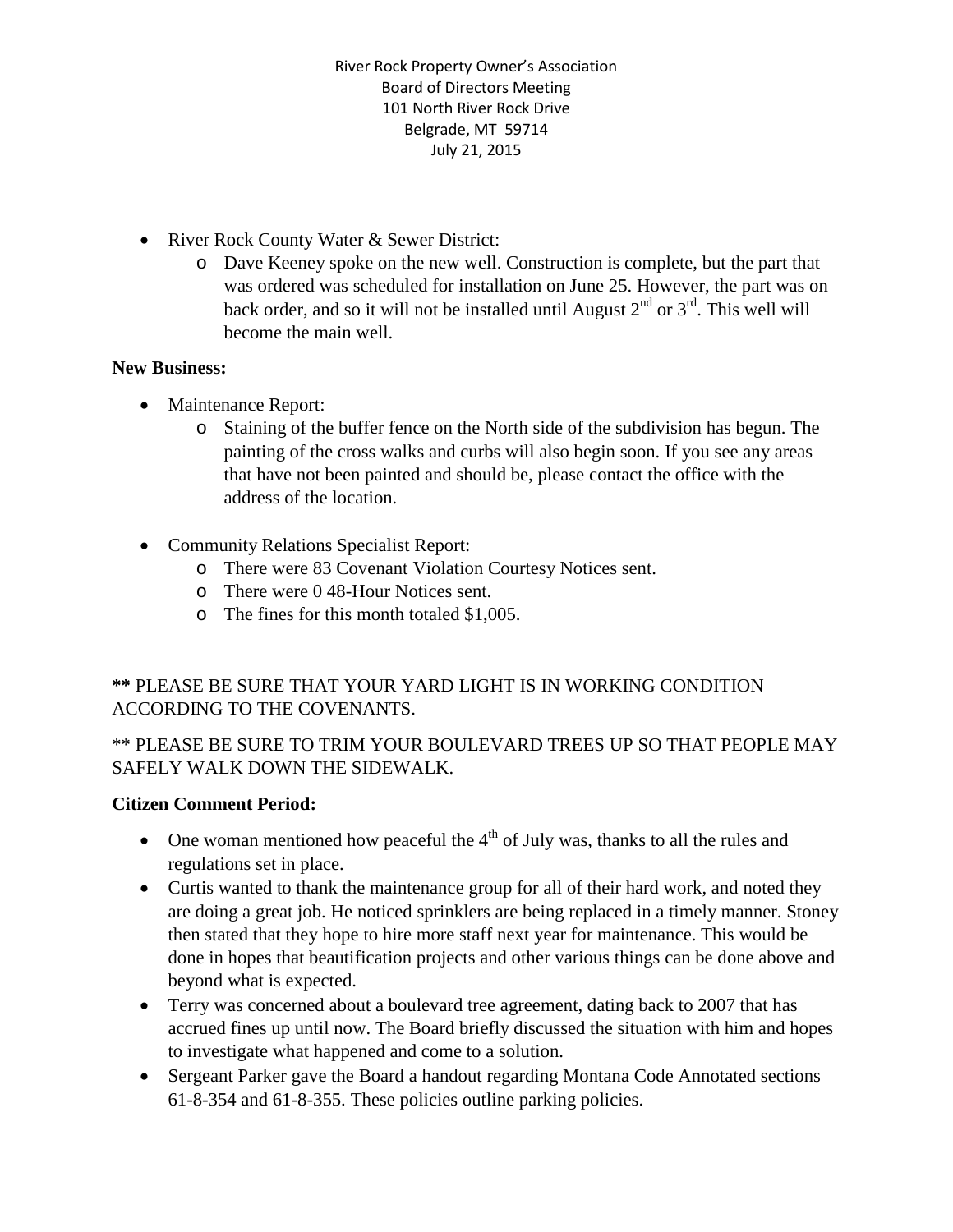- o Stoney then asked if someone is parked in the yellow painted curb area, if they have permission to still ask the person to move the vehicle, even if they do not get a fine. Sergeant Parker responded that they would have to ask the person who physically parked the vehicle, rather than owned it, and if they denied parking it there, then nothing can be done about the situation.
- o Curtis also chimed in. He wanted to know why we cannot simply put up a "No Parking" sign in places we wish to keep vehicle free. Sergeant Parker replied that signs can go up, as long as they fall within the guidelines of the MCA.

Stoney then asked if there were any further questions. There were none.

The meeting was unanimously adjourned at 7:23 p.m.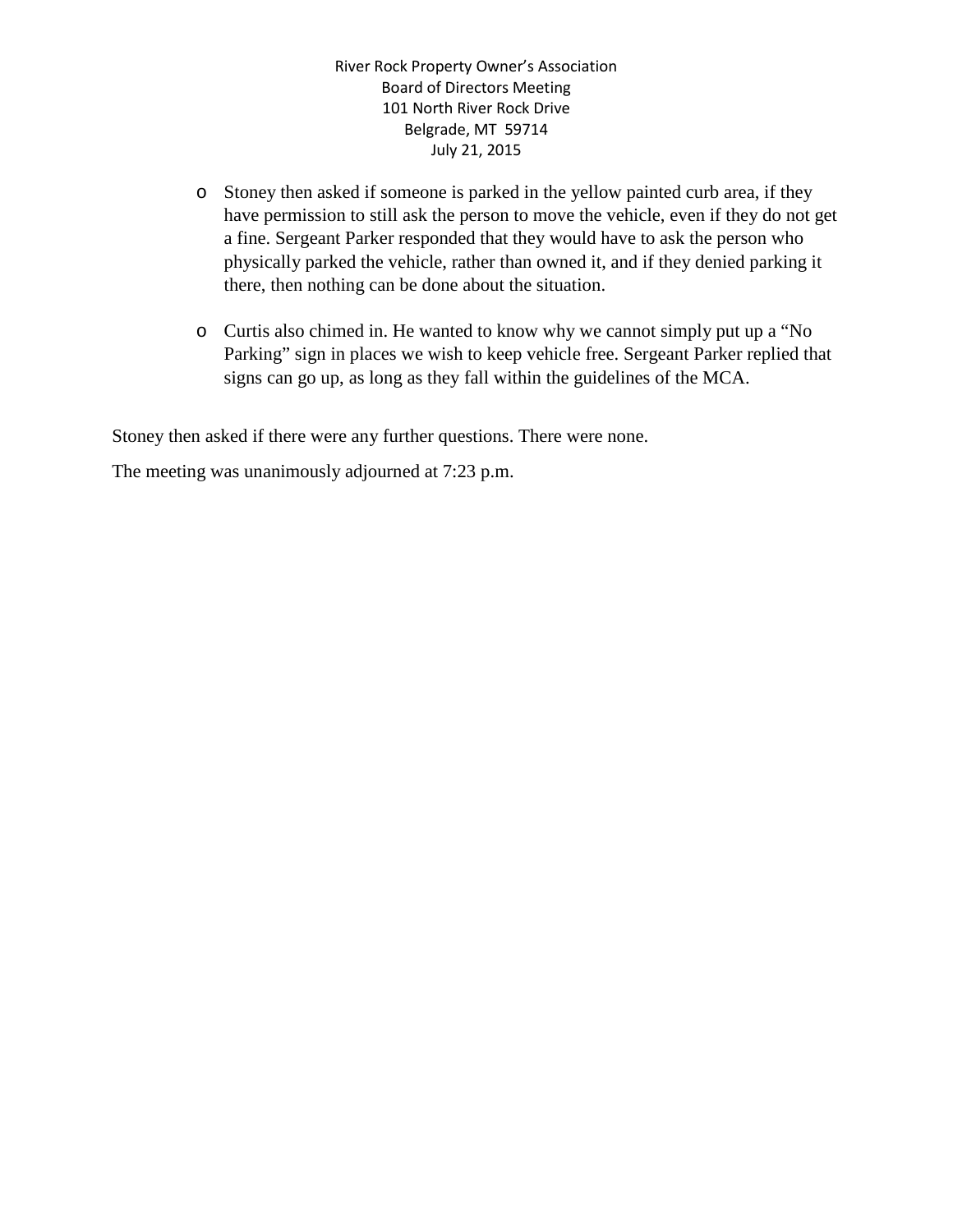#### **Board of Directors in Attendance:**

Stoney Wahl, President – Term expires January 2016 Brenda Throop, Vice President – Term expires December 2017 Donald Omdahl, Secretary – Term expires January 2016

#### **Absentees:**

Steve Eaton, Treasurer – Term expires January 2016

#### **Attendees:**

Gary Lapi Angela Lapi Saralyn Sebern Dave Keeney Matt Reid Kim Hurlbut

• The meeting was called to order by Stoney Wahl at 7:00 p.m.

#### **Approval of July Minutes:**

• The minutes for July's meeting will be approved via e-mail.

#### **Financial Report:**

- Stoney detailed the financial report.
	- o There will be a financial audit this year. It rotates every 3 years, and the last one was done in 2012.

Stoney then asked if there were any questions regarding the financial report. There were none.

#### **Landscape Reviews:**

• These will be reviewed following the meeting.

#### **Old Business:**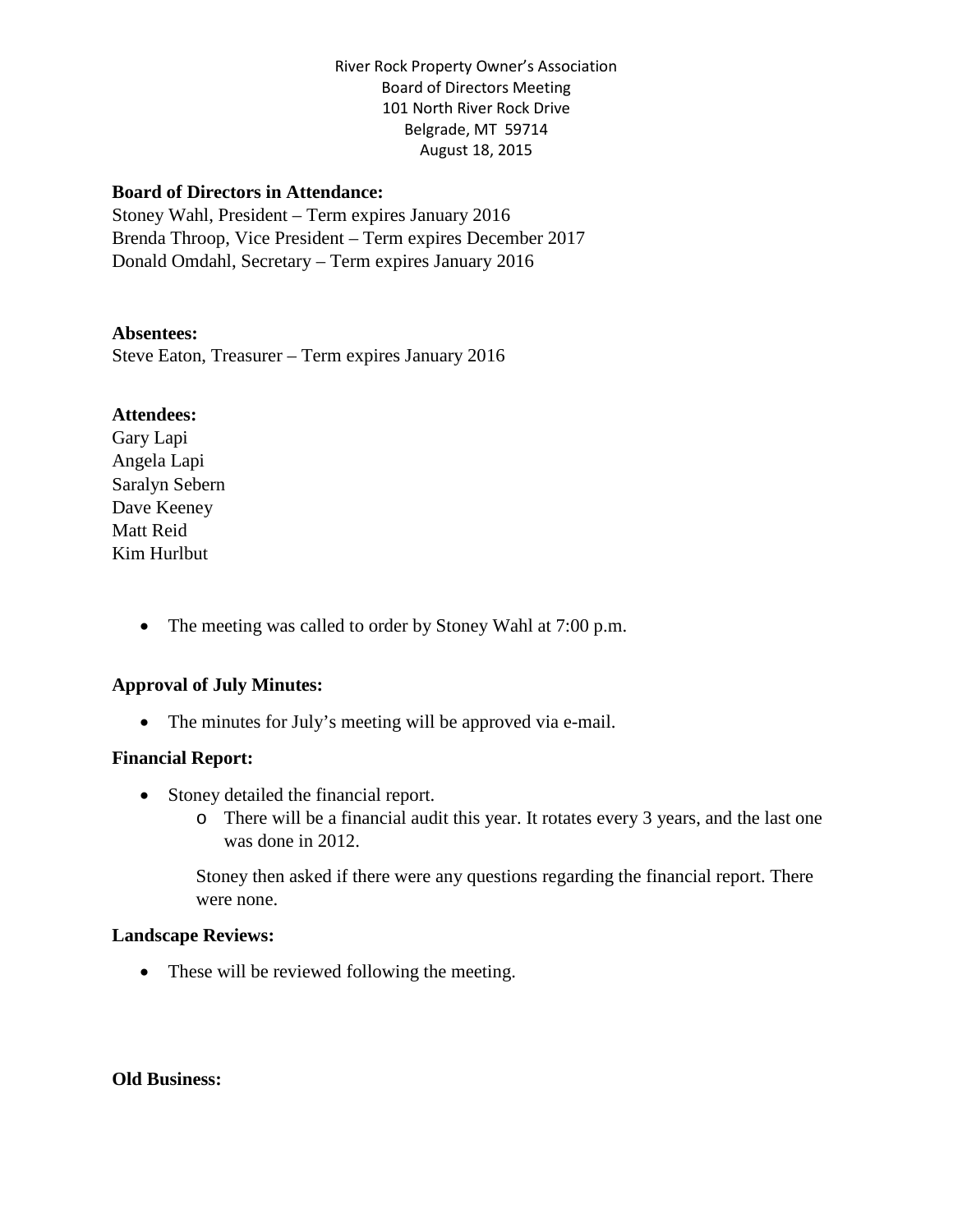- Interested in joining the River Rock Board of Directors? There is currently one available position. The Board encourages a three year commitment. Please contact the office with your letter of interest, detailing why you would like to be part of the Board.
- River Rock County Water & Sewer District:
	- o Dave Keeney spoke on the new well. Construction is complete, and the well is up and running.

### **New Business:**

- Maintenance Report:
	- o Staining of the buffer fence on the North side of the subdivision began last month and will continue through the next week.
	- o The painting of the cross walks and curbs will be completed by the end of the week.
		- If you see any areas that have not been painted and should be, please contact the office with the address of the location.
	- o Landscaping of the Buffer Zone on the north and south parts of West Shore & Royal Road intersection has begun.
- Community Relations Specialist Report:
	- o There were 26 Covenant Violation Courtesy Notices sent.
	- o There were 7 48-Hour Notices sent.
	- o The fines for this month totaled \$1,045.
- Boulevard Island Landscaping
- Employee Health Insurance:
	- o Instead of providing Employee Health Insurance or a Compensation for such Health Insurance, employees will now be paid an Employee Benefit Compensation.

### **Citizen Comment Period**

- One woman asked about RV parking regulations. Stoney answered that there are specific covenants regarding this topic, and any issues regarding the matter may be resolved through landscape reviews.
- One man wanted to know how much money, in percentage, CBO keeps from anything sent to collections. The Board responded CBO's commission is 33.33 %. However, if matters are taken to a Court level, CBO's commission is 50%. As far as a Pre-Collect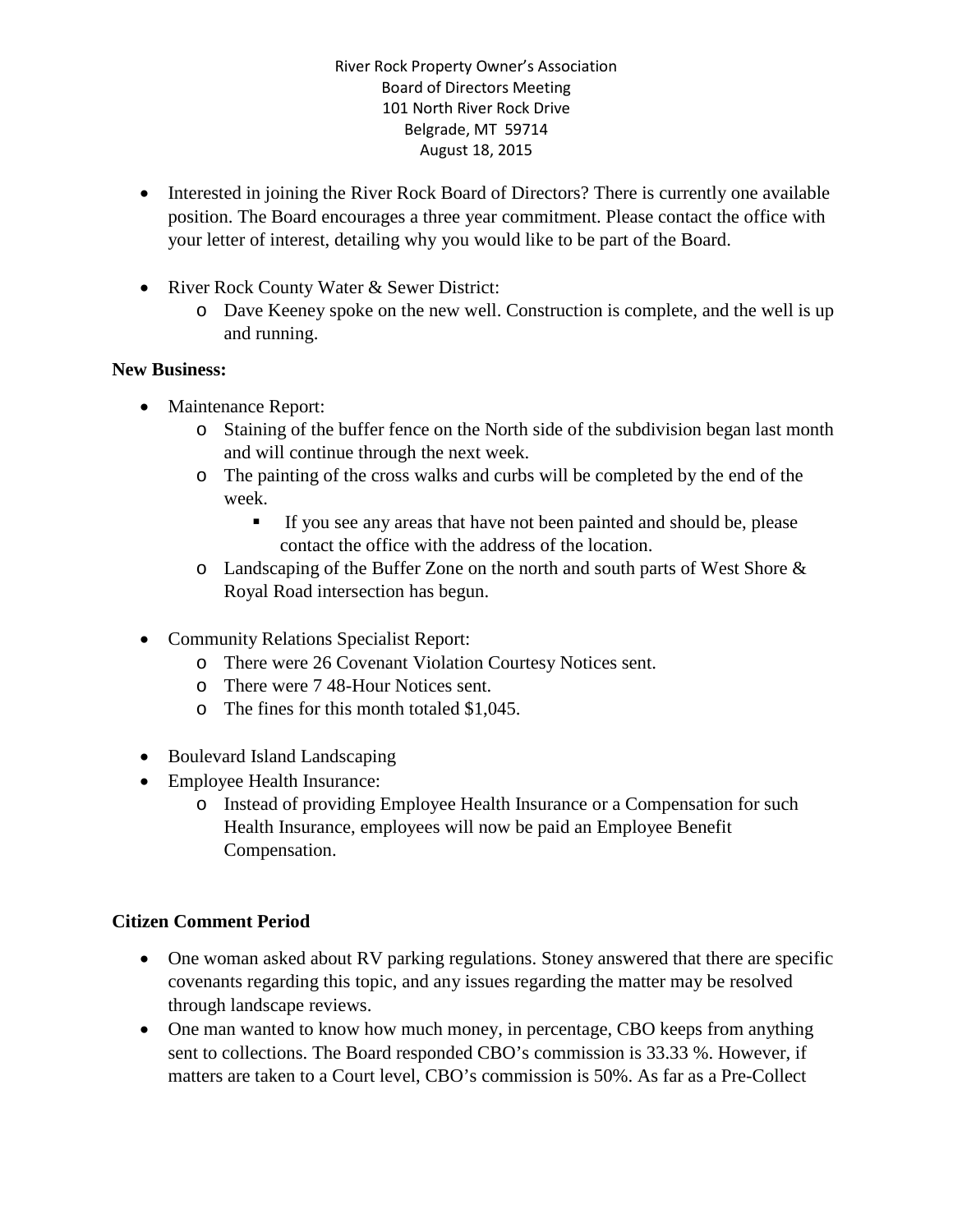letter, the RRPOA would keep 100% of that, as nothing has been sent to direct collections, yet.

• Another woman wanted to know if there is a way to have a list of those who have been fined. The Board replied that the office has a list, but it is not public.

### **A general discussion regarding the process of being sent to collections and being fined followed. A Temporary Covenant Exemption Form was also discussed.**

- A woman wanted to know what to do if she had a complaint, as well as how complaints are handled. The Board explained that most complaints need to be taken to the office, with photo proof of certain incidents. Usually employees handle the situations, unless further action is needed.
- Gary wanted to know if only the home owners receive the notices regarding fines. The answer is yes. It is their responsibility to contact the tenants or renters if they cannot fix an issue themselves.
- Angela followed that question wondering what happens if the landlord/home owner cannot be reached. The Board told her that there is actually a process laid out in the covenants for the employees to follow.
- Dave wanted to say thank you for the completion of the curb painting.
- One man wanted to know if the new sheriff office in the area has helped out much. The answer is yes. There has been a quicker response time and it has certainly not been a bad thing.
- Angela wanted to know if break ins have been a problem. Stoney assured her that it is usually just cars that are unlocked, and that it really depends on the season. He also mentioned that it would not be a bad idea to install a camera system on your own home.
- Kim asked what happens when someone calls in a complaint, but the issue is not being fixed. The Board stated that just because the problem is not being fixed does not mean it is not being enforced.
- Angela then asked if banks have the same or similar covenants. The answer is no. Their processes and rules are different.
- Kim wanted to know how many rentals there are in the subdivision. The Board estimated between 3 to 5 percent.

Stoney asked if there were any more questions or comments. There were none.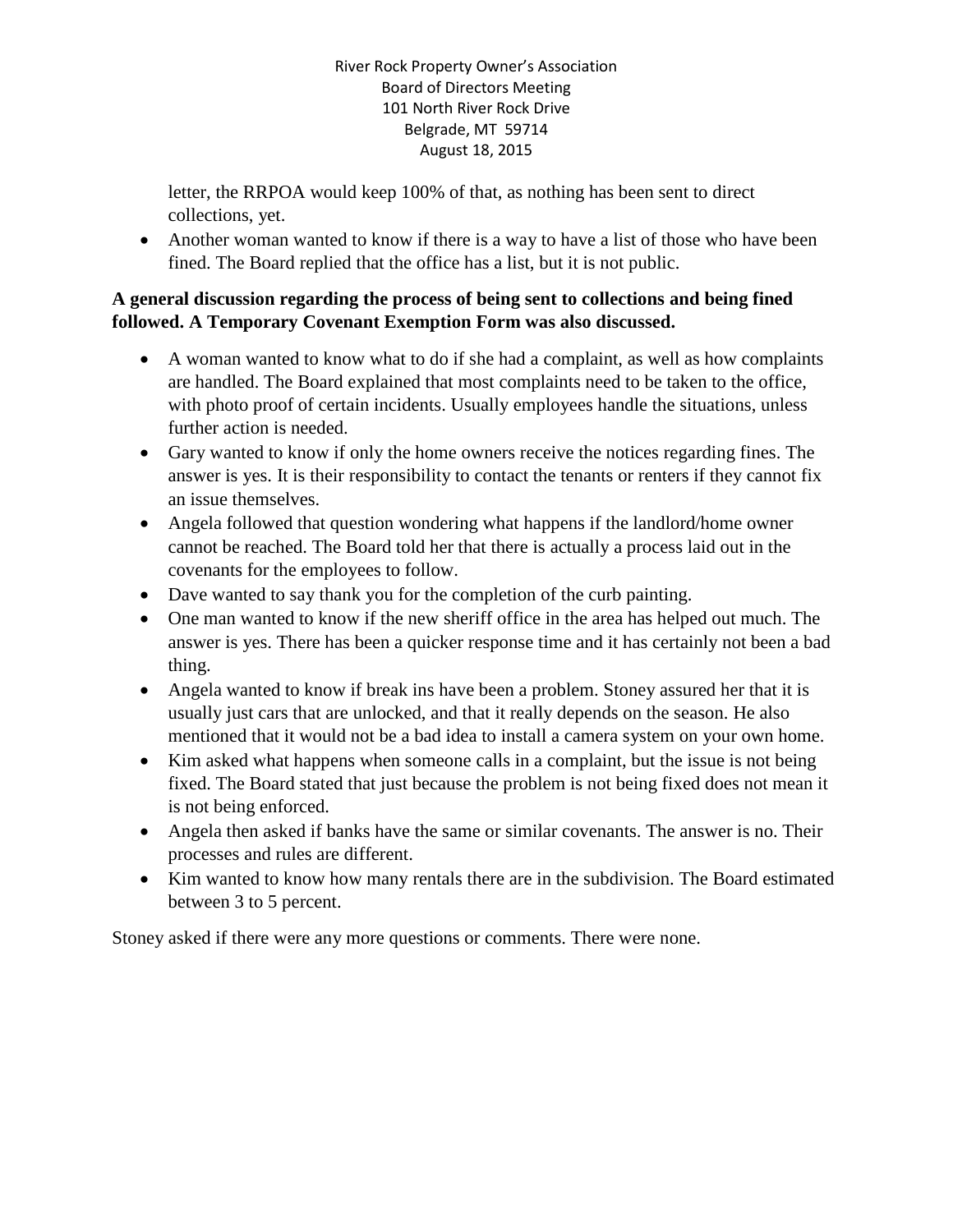### **Firework Violation Appeals**

- All appellants will need to sign in with name and address.
	- o The appellant's name is Matt Reid. His address is 928 N. River Rock. He then proceeded to recall the encounter. He and his two children were approached by security on the evening of July  $2<sup>nd</sup>$ . The officer told them fireworks were not allowed until July  $3^{rd}$ . Matt stated that he and his children stopped lighting off fireworks, went inside, and shortly after, proceeded to go to bed. Mr. Reid noticed that weeks after the incident, he had been fined for lighting off fireworks after being notified to stop. He states they did not light off any more fireworks after their warning.
- Be courteous and respectful. A dismissal of this requirement results in an automatic dismissal of the appeal, and the fine will remain on the account.
	- o Mr. Reid was civil while approaching the Board, does not recall having a past history and has not been warned before.
- No decisions will be made final at the public meeting. The board will review the appeal and any information provided, and you will receive a response within 2 weeks of the appeal.
	- o The Board stated that they will most likely give him the benefit of the doubt, given the circumstances, and the way in which the appeal was handled; appropriately.

# **General discussion regarding noise complaints and fireworks followed. Also, please note that the Covenants for the subdivision can be found ONLINE.**

The Board asked if there were any more questions. There were none.

The meeting was unanimously adjourned at 8:08 p.m.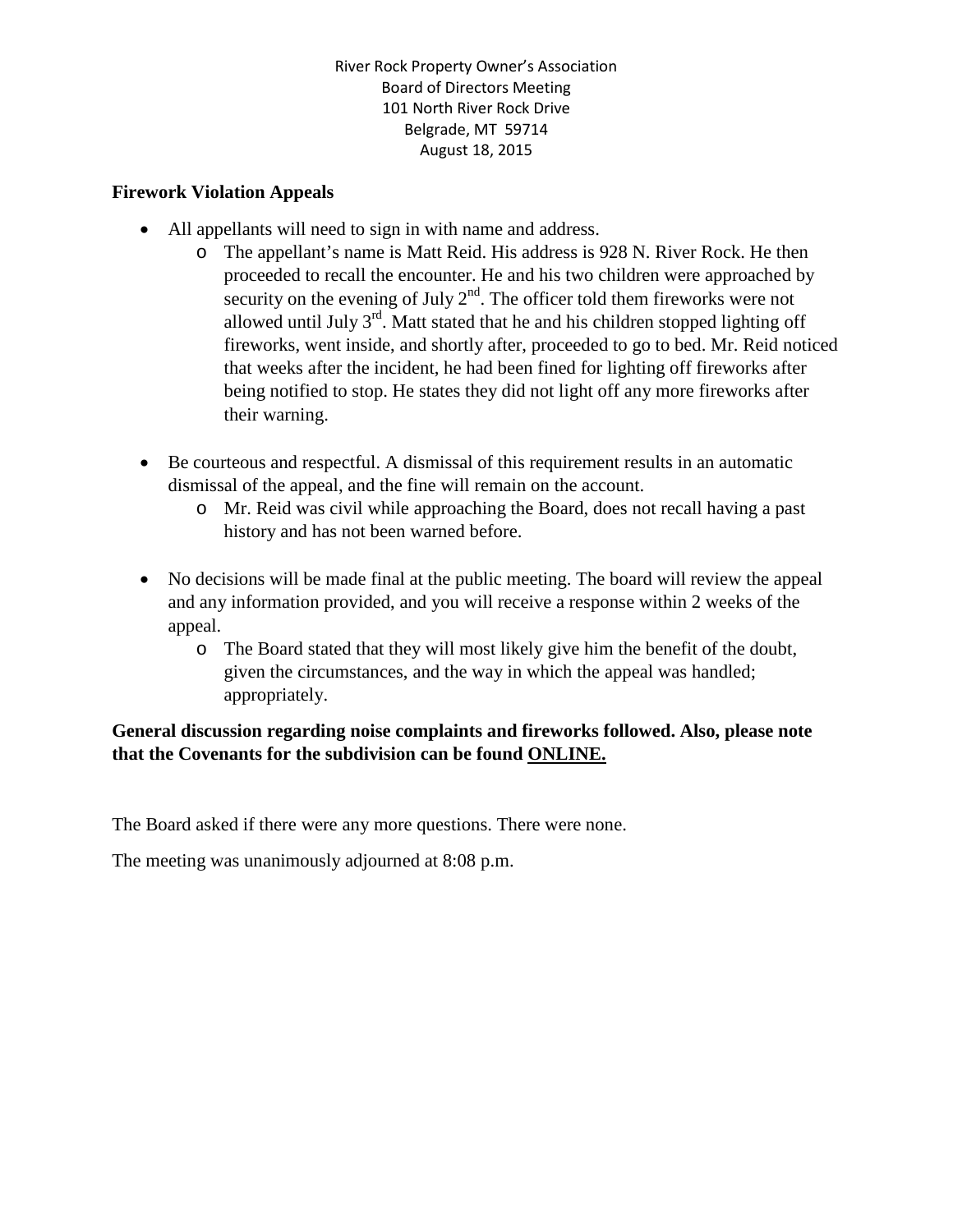#### **Board of Directors in Attendance:**

Stoney Wahl, President – Term expires January 2016 Brenda Throop, Vice President – Term expires December 2017 Donald Omdahl, Secretary – Term expires January 2016 Steve Eaton, Treasurer – Term expires January 2016

#### **Attendees:**

Dave Keeney Dan & Charlene Hilkemeier Renee Irish (Wagner's Nursery) Nick Harris Beverly Lewis Matthew Schlesser

• The meeting was called to order by Stoney Wahl at 7:00 p.m.

#### **Approval of August Minutes:**

• The minutes for the August meeting will be approved via e-mail.

### **Financial Report:**

• Steve detailed the financial report.

Steve asked if there were any questions regarding the financial report. There were none.

#### **Landscape Reviews:**

• These will be reviewed following the meeting.

#### **Old Business:**

- Interested in joining the River Rock Board of Directors? There is currently one available position. The Board encourages a three year commitment. Please contact the office with your letter of interest, detailing why you would like to be part of the Board.
- Employee Benefit Compensation
	- $\circ$  Stoney explained how we will offer the employees Aflac beginning October 1<sup>st</sup>. There were no questions or comments.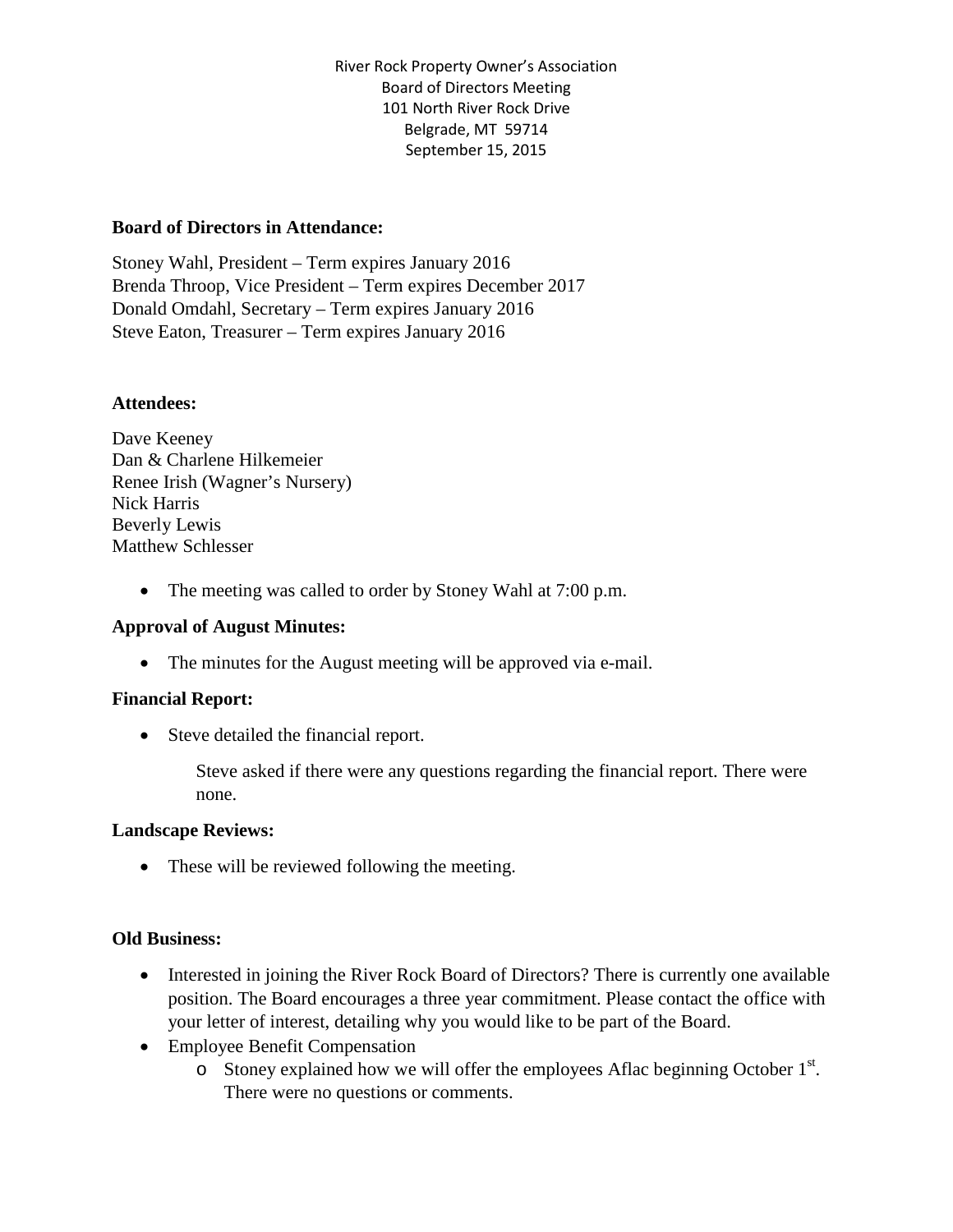- Island Landscaping Explanation
	- o Discussion regarding the landscaping plans for the island boulevard. The plans include 3 trees, a dry creek bed, and ornamental grasses.
	- o There was discussion regarding whether anyone preferred ornamental or boulevard trees. Nick Harris commented an ornamental tree would be his preference. He also commented that he would like to see larger rocks and grasses in that area. Renee Irish is open to either ornamental or boulevard tree but is a big fan of the ornamental grasses.

#### **New Business:**

- Maintenance Report:
	- o Staining of the buffer fence on the North side of the subdivision has begun. The painting of the cross walks and curbs is wrapping up. Sprinkler blowout begins on Monday September  $21^{st}$ .
- Community Relations Specialist Report:
	- o There were 10 Covenant Violation Courtesy Notices sent.
	- o There were 6 48-Hour Notices sent.
	- o The fines for this month totaled \$865.

### **Citizen Comment Period:**

- o Renee Irish from Wagner's Nursery is not a resident but she was attending the meeting as a representative for Wagner's Nursery. They have trees and mums on sale right now. They are considering Christmas trees this year and is attending to get the word out. Wagner's Nursery participates in community outreach and charity. They also have a Facebook page and she encouraged folks to LIKE their page to keep updated with the seasonal specials.
- o Beverly Lewis is a new property owner and has just moved in. She attended the meeting to learn and listen.
- o Nick Harris with Crater Ridge just built a new condo and would like to discuss his situation after the meeting.
- o Charlene had a question about the fireworks appeals noted on the agenda. Stoney explained the fireworks process and rules. There were no additional appeals this meeting.

Stoney then asked if there were any further questions. There were none.

The meeting was unanimously adjourned at 7:19 p.m.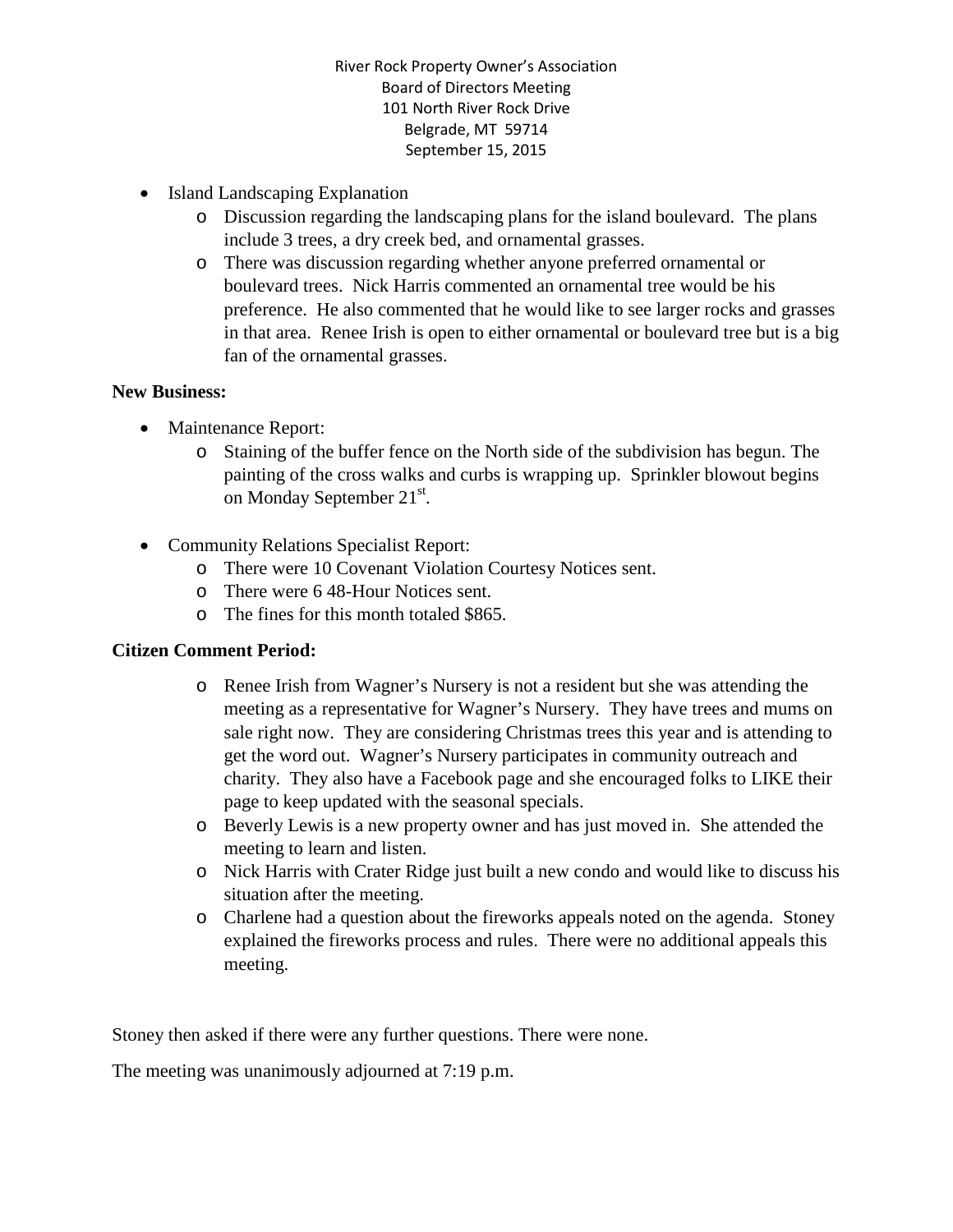#### **Board of Directors in Attendance:**

Stoney Wahl, President – Term expires January 2016 Brenda Throop, Vice President – Term expires December 2017 Donald Omdahl, Secretary – Term expires January 2016 Steve Eaton, Treasurer – Term expires January 2016

#### **Attendees:**

Dave Keeney Dan & Charlene Hilkemeier Don Mark &Tana Baker

• The meeting was called to order by Stoney Wahl at 7:02 p.m.

#### **Approval of September Minutes:**

• The minutes for the September meeting will be approved via e-mail.

#### **Financial Report:**

• Steve detailed the financial report.

Steve asked if there were any questions regarding the financial report. There were none.

• Stoney discussed that the board was in the process of planning the 2016 Budget. Requests should be in writing or during the citizen comment period.

#### **Landscape Reviews:**

• There were no landscape reviews.

#### **Old Business:**

• Interested in joining the River Rock Board of Directors? There is currently one available position. The Board encourages a three year commitment. Please contact the office with your letter of interest, detailing why you would like to be part of the Board.

#### **New Business:**

• Maintenance Report: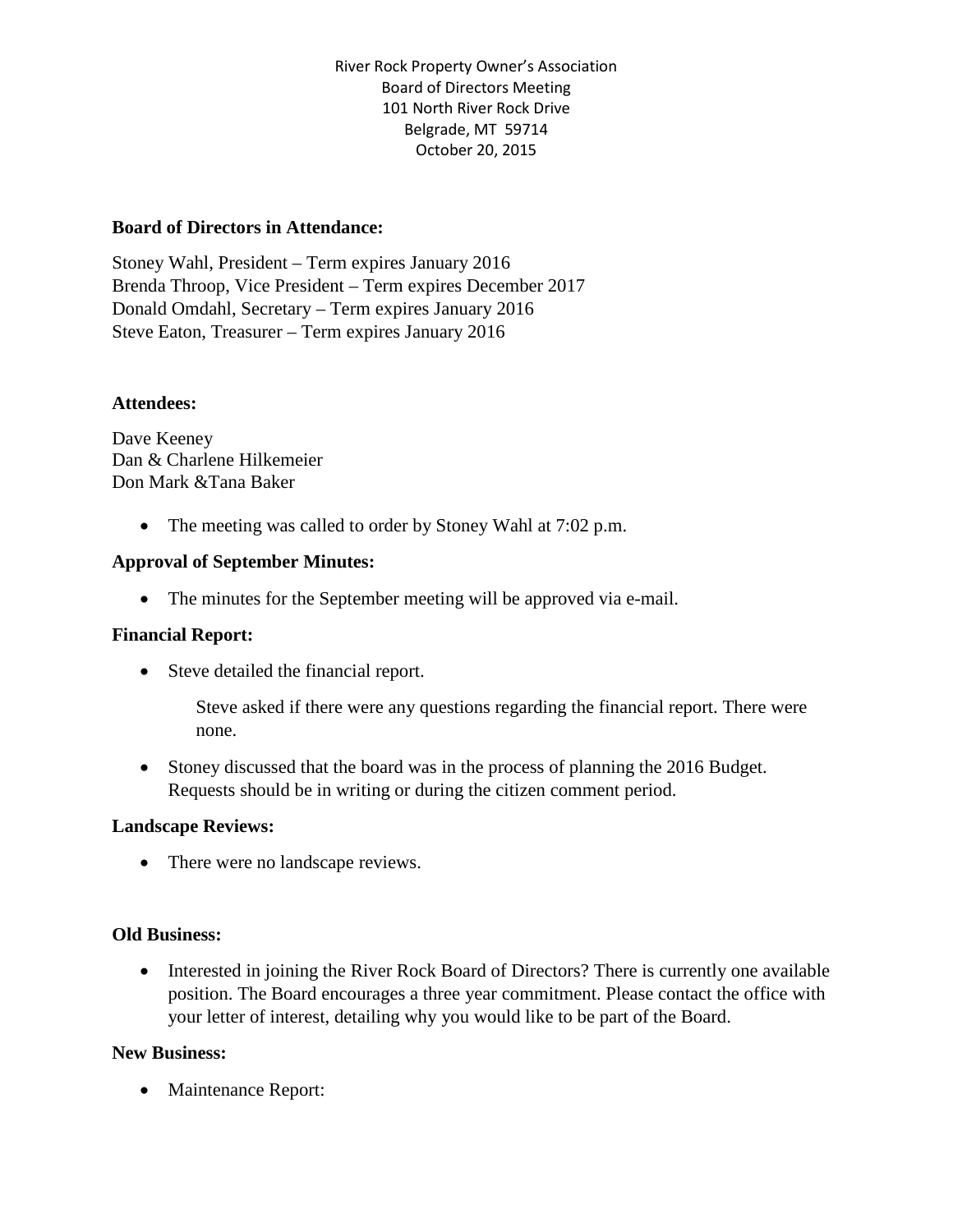- o All fences have been stained except for the northwest corner of the subdivision. This last section was not completed because of the shop fire.
- o Crosswalk and curb painting is complete.
- o Sprinkler blowout is complete.
- Community Relations Specialist Report:
	- o There were 14 Covenant Violation Courtesy Notices sent.
	- o There were 5 48-Hour Notices sent.
	- o The fines for this month totaled \$700.
	- o It was noted that it was good to see fewer notices and fewer 48 hour notices sent this last month.
	- o A friendly reminder to keep your sidewalks free of obstruction. Trim boulevard trees up for ease of walking down the sidewalk and shovel snow within 24 hours of last snow fall.
- Maintenance Shop Fire
	- o The incident occurred on September 29, 2015 at around 10:30pm.
	- o The fire was a total loss and the insurance hired an investigator due to the size of the claim. Nothing in the building was salvageable.
	- o The cause of the fire was found to be spontaneous combustion of a stain rag missed from cleanup. No employees were dismissed due to the fire and there was no concern of arson or malicious behavior, the investigator has completed his investigation.
	- o The POA does hold insurance on facility buildings.
	- o The 1996 Dodge truck, 4 wheeler, and 6 wheeler held liability insurance coverage and not comprehensive and collision due to the value to replace being less than the cost of insurance. These will all need to be replaced at the POA's cost.
		- Searching for a new truck.
		- Side by sides have been ordered and will be purchased from Gallatin Recreation.
		- Hoping to replace all with equipment that more fits our needs.
	- o The building is currently still standing. A security fence has been installed but is costly and we would like the building to be demolished as soon as possible. We are currently working through the bids to clarify work included by each company. We have received 4 different bids for the demolition.
		- Bid 1- \$29,529.82
		- $\blacksquare$  Bid 2- \$13,240.00
		- $\blacksquare$  Bid 3- \$10,500.00
		- Bid 4-\$10,000.00
	- o New Construction
		- We will be seeking bids for the new building if anyone has suggestions for construction companies that may be interested in the building. We would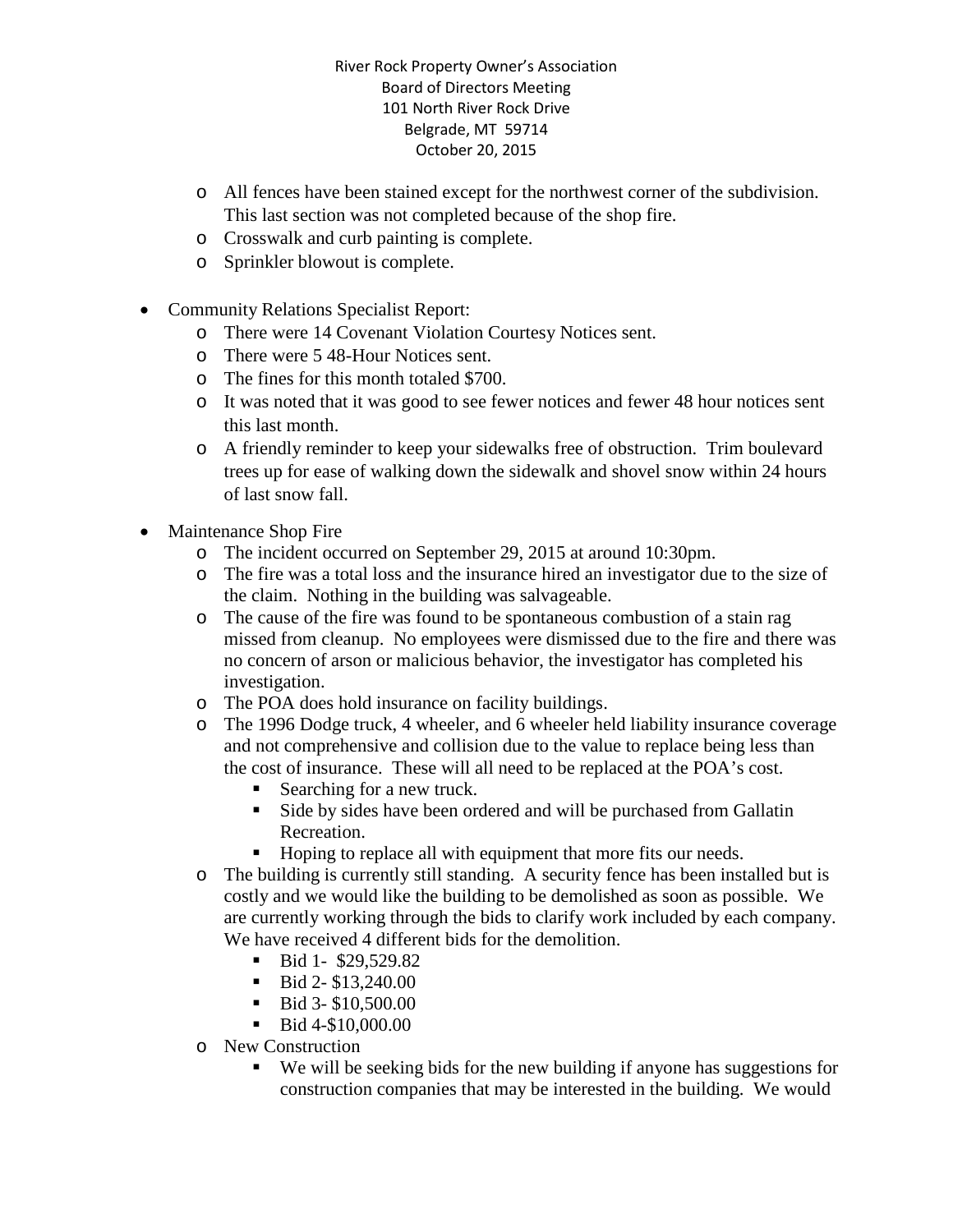like to hear from the public regarding the rebuild and it is open for suggestions.

- o Equipment and tools
	- Most of the maintenance supplies and equipment were housed in the shop building and are not salvageable.
	- Skid steer and sweeper, large water tank, shed for fuel, trailers.
	- We are working on replacing tools and equipment but also being mindful about storage costs while the shop is being rebuilt.
	- True Value has given us a \$500 credit with their store due to the fire. This is something they normally only extend to residential homeowners but thought in this case since we are homeowner owned that they would also extend the same credit to the association. The River Rock Property Owners Association is very grateful that True Value has extended this service to our association.
- o Discussion occurred regarding the importance of keeping the setback areas of your property clear of debris. A fire can spread rapidly through debris in the setback and then travel from house to house.
- o Due to the fire the board of directors is back to meeting every Tuesday.
- o We are currently trying to work through the insurance process.
- o Purchases are being kept to the bare minimum until we have a shop to store the new items in.

# **Citizen Comment Period:**

- o Tana Baker asked if we would be expanding the shop or rebuild the original building.
	- We are looking into that now. We will be looking at new building codes and of course that will be integrated into the new building. Other than that, we will be looking into what is needed to perform the necessary maintenance requirements. It is very likely we will be looking into expanding if at all possible. The rebuild process will be a long process and all decisions will be brought to the public meetings for comment.
- o Charlene Hilkemeier suggested buying a shed instead of renting a storage unit.
	- We are looking into options of power, heat, and size along with the cost of various temporary storage options. We are also looking into prorating the renters' rent to use their garage. We are in the process of looking into that at this time. Being mindful of our needs as well as the renter's needs.
- o Charlene Hilkemeier also asked if the insurance will cover the loss of the maintenance shop.
	- Yes, so far the limits were set correctly. The process will be ongoing and we will be keeping the public informed every step of the way. We will be looking into using our surplus to pay for the vehicles which were lost but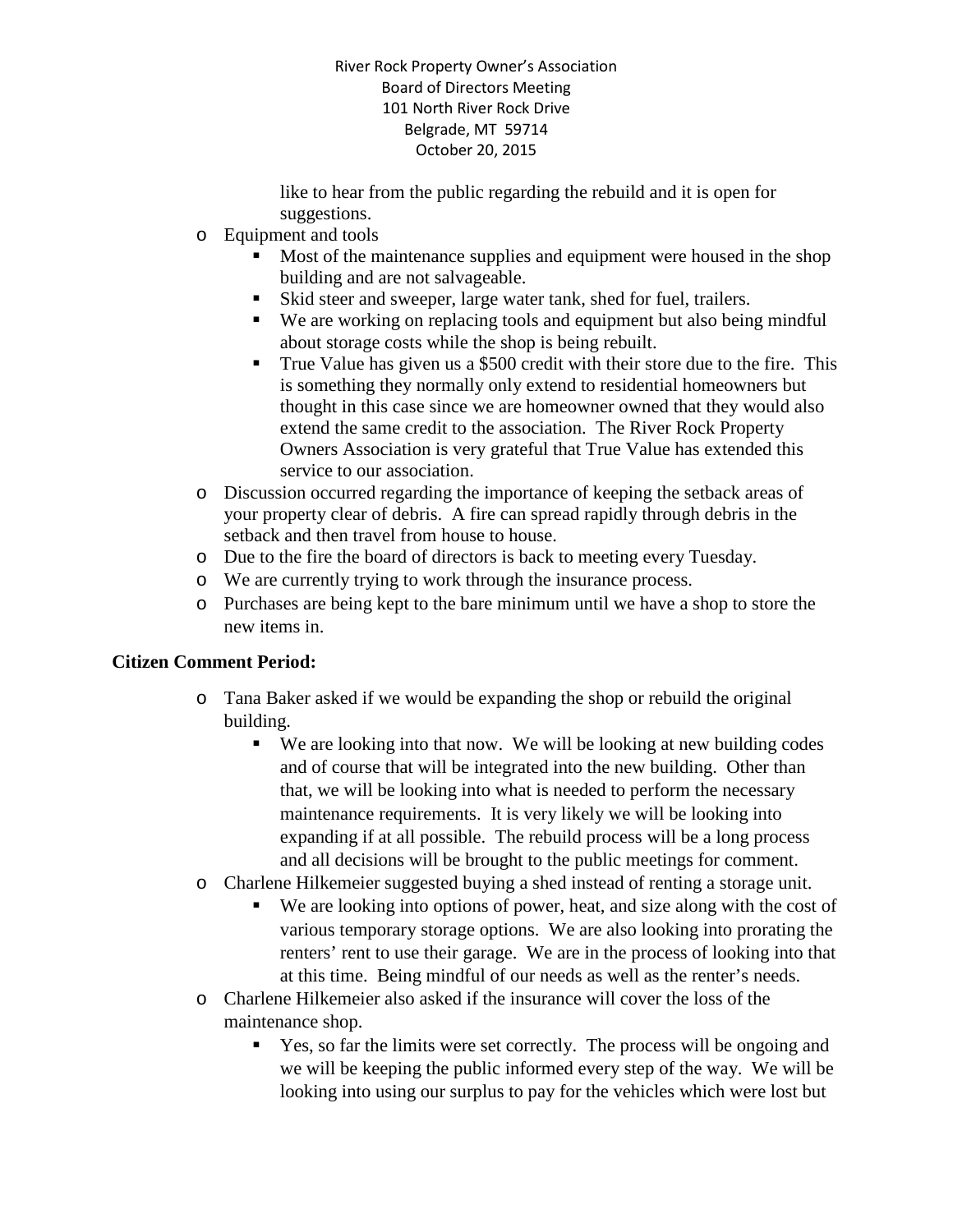that we only had liability insurance on. We are tracking each item replaced because of the fire. We had created a list a few years back of the supplies and equipment owned by the POA so we are utilizing that list and looking through receipts to be careful that nothing is missed as far as equipment and supplies are concerned.

- o Tana Baker asked if dues will increase due to the loss.
	- This will be a last resort. We are not planning on it at this time. We plan to work on the budget in order to cover the costs.

Stoney then asked if there were any further questions. There were none.

The meeting was unanimously adjourned at 7:40 p.m.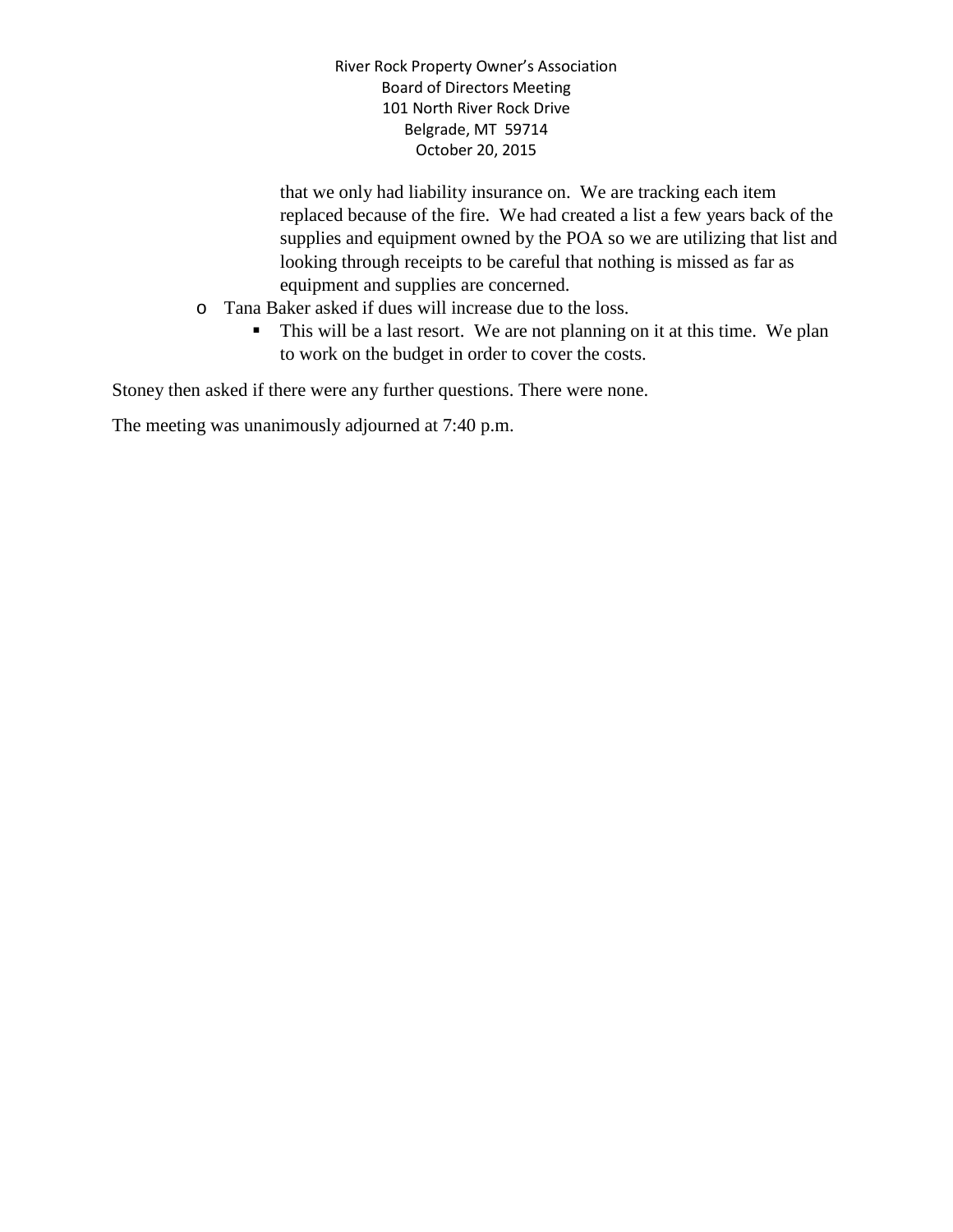#### **Board of Directors in Attendance:**

Stoney Wahl, President – Term expires January 2016 Brenda Throop, Vice President – Term expires December 2017 Donald Omdahl, Secretary – Term expires January 2016

#### **Board of Directors Absent:**

Steve Eaton, Treasurer – Term expires January 2016

#### **Attendees:**

Fletcher Orie Guy Santiglia Danny & Charlene Hilkemeier Kurt Lembke Richard Nichols Cheryl Nichols Bob & Tawnya Oxendahl Kim Rivard Matt Brown Kathy Brown Nathan Fondow

• The meeting was called to order by Stoney Wahl at 7:00 p.m.

### **Approval of October Minutes:**

• The minutes for the October meeting will be approved via e-mail.

#### **Financial Report:**

• Stoney detailed the financial report.

Stoney asked if there were any questions regarding the financial report. There were none.

• Stoney discussed that the board was in the process of planning the 2016 Budget. Requests should be in writing or during the citizen comment period.

#### **Landscape Reviews:**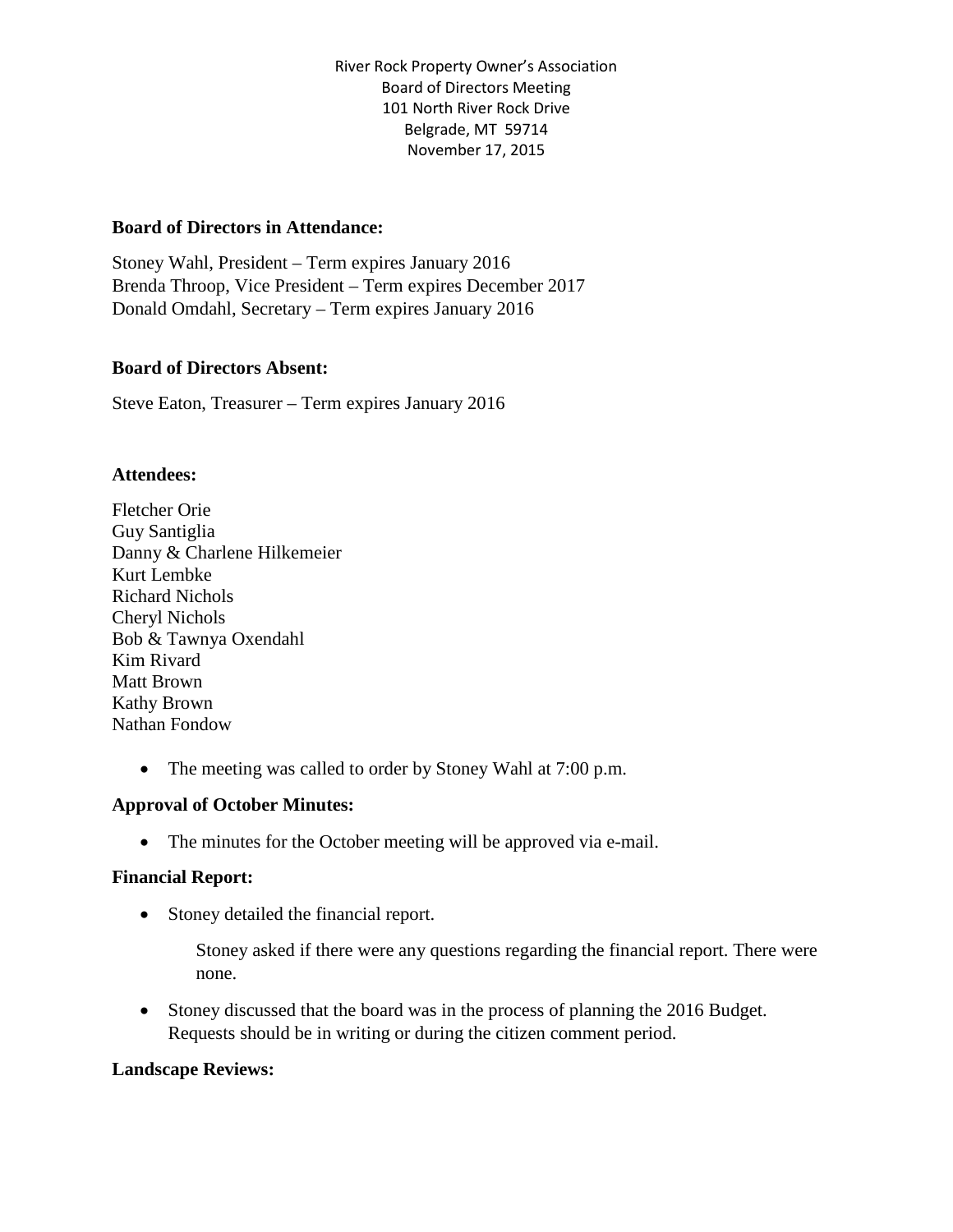• Landscape Reviews were reviewed after the meeting for 125 Engberg, 557 East River Rock, and 112 Green Belt Drive.

#### **Old Business:**

- Interested in joining the River Rock Board of Directors? There is currently one available position. The Board encourages a three year commitment. Please contact the office with your letter of interest, detailing why you would like to be part of the Board.
- Island Boulevard Update Postponed until spring due to shop fire setback. Planting larger trees to hopefully be able to trim up for line of sight. Landscape will include 3 Japanese Lilac Trees, decorative grass plants, rock, and larger boulders to help prevent the trees from being run over. The overall goal of the area is to beautify the boulevard with landscaping that is low maintenance but still looks nice. There were no questions regarding the boulevard. If a property owner does have questions or comments regarding the boulevard please contact the office for more information.
- Maintenance Shop Fire Update Stoney provided a recap of what caused the fire and the progress since the incident occurred.
	- o It took time to make a decision on the demolition bid. We wanted to take great care in regard to insurance coverage and approval for the work covered in the demolition bids. The demolition occurred on Monday, November  $9<sup>th</sup>$ .
	- o Obtaining introductory bids for the insurance company. We will then have an architect draw up the final plans and then send it out for public bid. Bids are welcome and should be submitted to the RRPOA office. We will follow the proper bid process required.
	- o Employees are working on submitting an inventory to the insurance company for the equipment and tools that were in the building. When we go to replace equipment and tools, we will evaluate current needs of the maintenance facility and crew.
	- o Due to the fire and that we do not have a truck to plow with there have been additions to the snow removal contract to include the manager center parking lot, the community center, and the Amsterdam walkway.

#### **New Business**

- Annual Meeting will be January 19, 2015 at 7pm in the community center.
- $\triangleleft$  Maintenance Report winter is the slow time and since the shop has been removed they will be doing weekly trash pickups, salting the mail boxes and other odd indoor jobs.
- Community Relations Specialist Report
	- o Covenant Violation Courtesy Notices 23
	- o 48 Hour Notice 3
	- $\circ$  Fines \$1545.00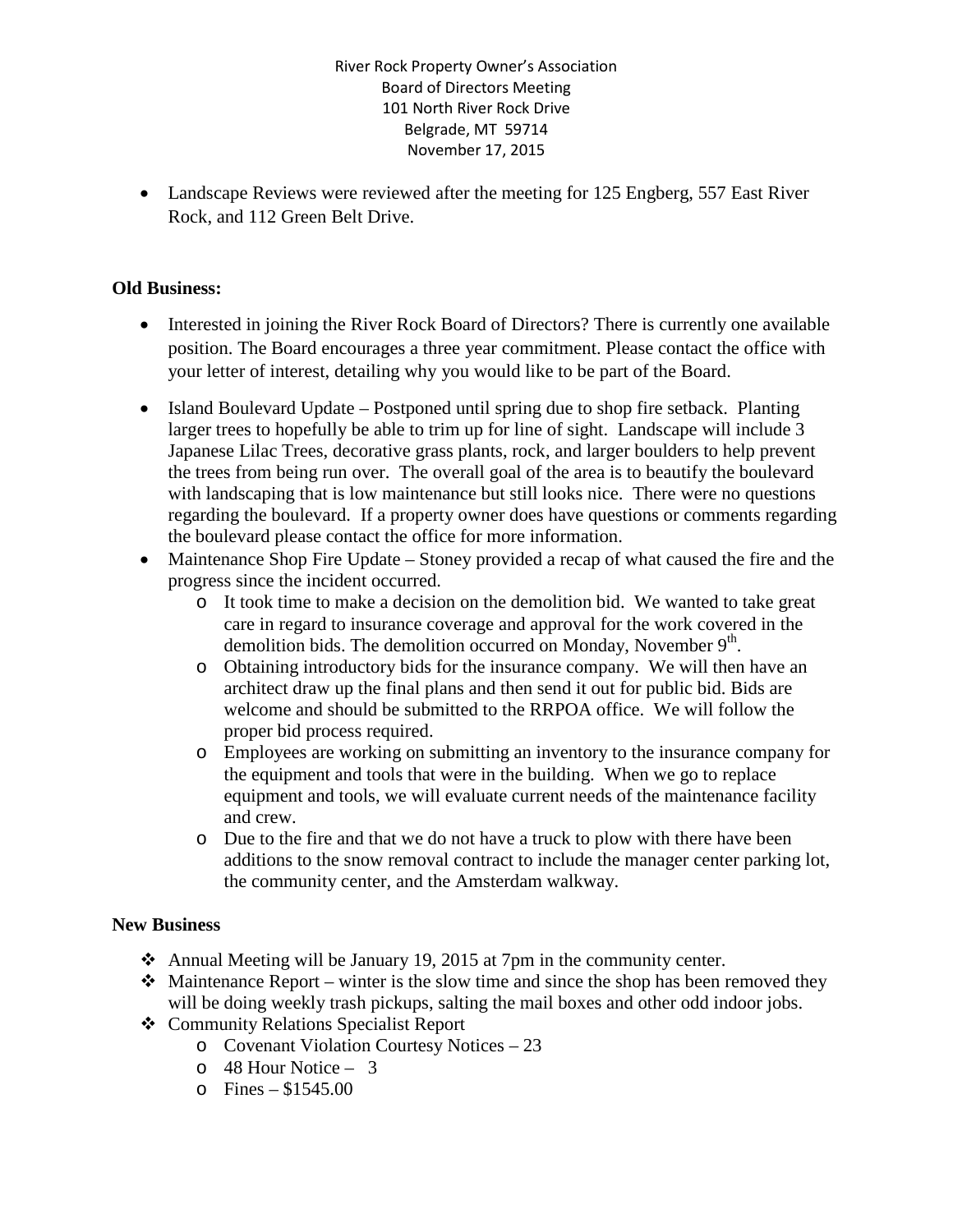\*\*Friendly reminder to keep your sidewalk free of obstruction. Trim boulevard trees up and shovel snow within 24 hours of last snow fall.

#### **Citizen Comment Period:**

- o Fletcher Orie mentioned that a "sprinkler system" in the new shop wouldn't be appropriate for a chemical fire. It would need to be a chemical suppression system and he recommended that we isolate the chemicals.
- o Fletcher Orie asked how long after the snow property owners had to shovel. o 24 hours after the last snow.
- o Fletcher Orie had a question regarding his boulevard tree. He would like an exemption or variance for where his tree is located. His property has an actual boulevard. The previous property owner put the boulevard trees in the yard rather than the boulevard due to the site triangle. The board referred him to visit the office so that the employees could provide more information about the request.
- o A property owner had a question about whether or no one needs to have a landscape review to add trees to the backyard.
	- o Yes a landscape review is required for the review committee to approve the new trees.
- o General conversation regarding the leash laws and stray dogs.
	- o River Rock parks are deeded to the public use forever.
	- o There was an explanation of the current county law.
	- o Tawnya Oxendahl told her story regarding a pit bull. The sheriff explained how to press charges.
	- o The board gave an explanation of the quorum of votes in the subdivision would be 900 people.
	- o It was recommended that every time, each and every time there is an animal complaint, the sheriff department should be called. It is complaint driven as are ordinances. If there are no complaints or few complaints it is hard to justify passing an ordinance without proof that it is a problem.
- o Fletcher Orie does repair work. Extended warranties could pay for parts and labor on equipment. We are being more proactive regarding RRPOA purchases. Fletcher also would like to see us hire people who have mechanical knowledge. We reassured him that we do that.
- o Guy Santiglia asked about street parking.
	- o We are still working with the county and Montana Department of Justice on how to enforce the street parking violations. We do have a current street parking policy in place.
- o Kurt Lembke has attended prior meetings regarding his requirement to install a yard light. There has been discussion regarding removing the big acorn lights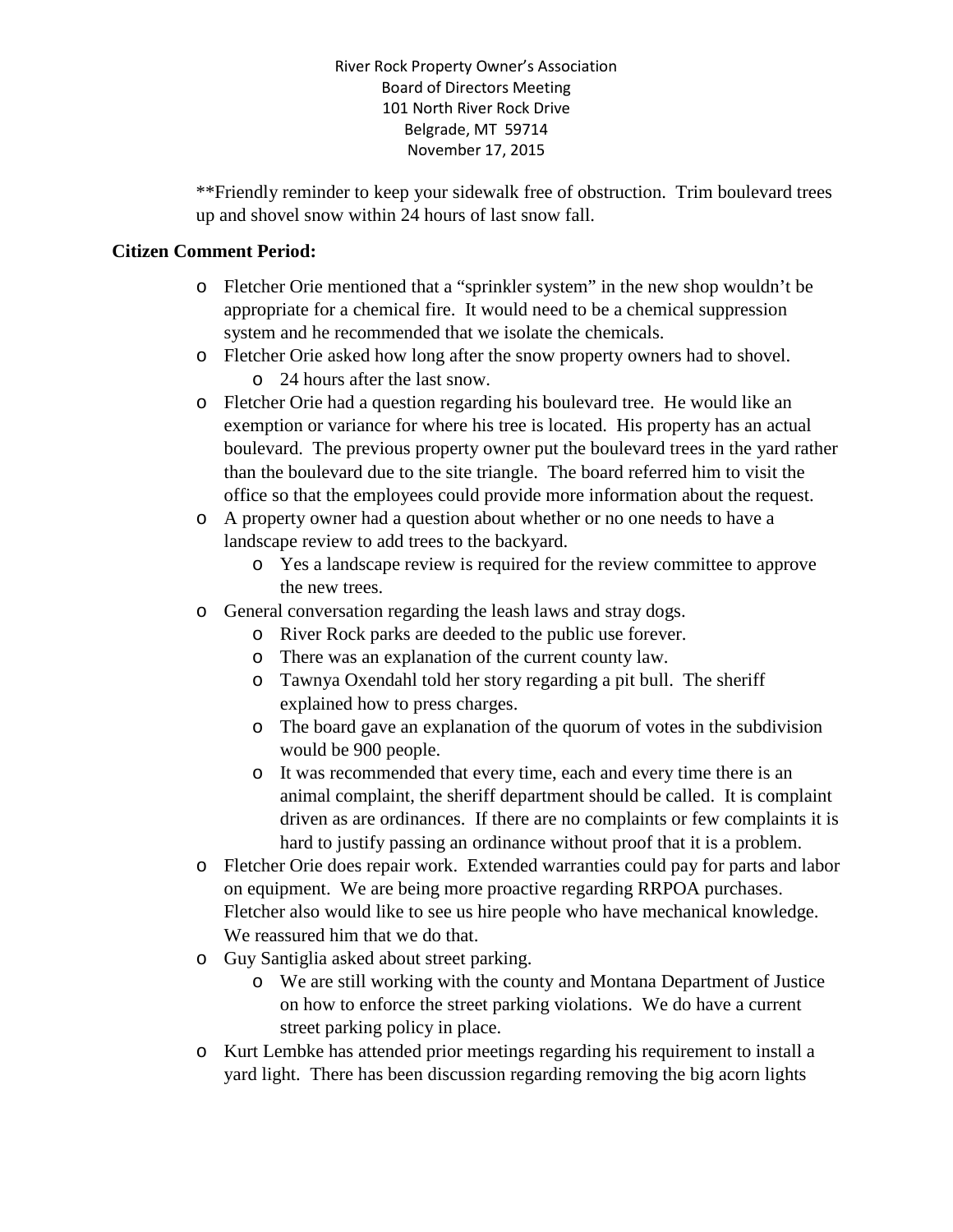near his property. We will have an employee call Mr. Lembke with an update on the lights.

- o Richard & Cheryl Nichols attended the meeting. They are new homeowners in the subdivision and have not had an HOA in the past homes they have lived in. They want to be in compliance. Their biggest issue is storage and they would like to construct a shed.
	- o It was discussed that there are many restrictions for sheds and that they will need to submit a plan to account for where to place the shed, the size, etc. They also had questions about decks.
- o Matt and Kathy Brown are future homeowners in the subdivision and would like a copy of the covenants.
	- o We explained how they could log onto the website for a copy.
- o Fletcher is an international dance instructor and is interested in renting the community center.
- o Nathan Fondow had a question about HOA's and POA's that exist in the subdivision. He lives in a townhome on Pebble Brook. He has a yard light that is out and received a letter last year. Nathan asked questions about fines, etc. He has opened a dialogue with us. He is selling his house.
- o Cheryl Nichols had a question about who maintains the open space.
	- o We explained how the open space is deeded to the public but is maintained by River Rock Property Owners Association.

Stoney then asked if there were any further questions. There were none.

The meeting was unanimously adjourned at 9:30 p.m.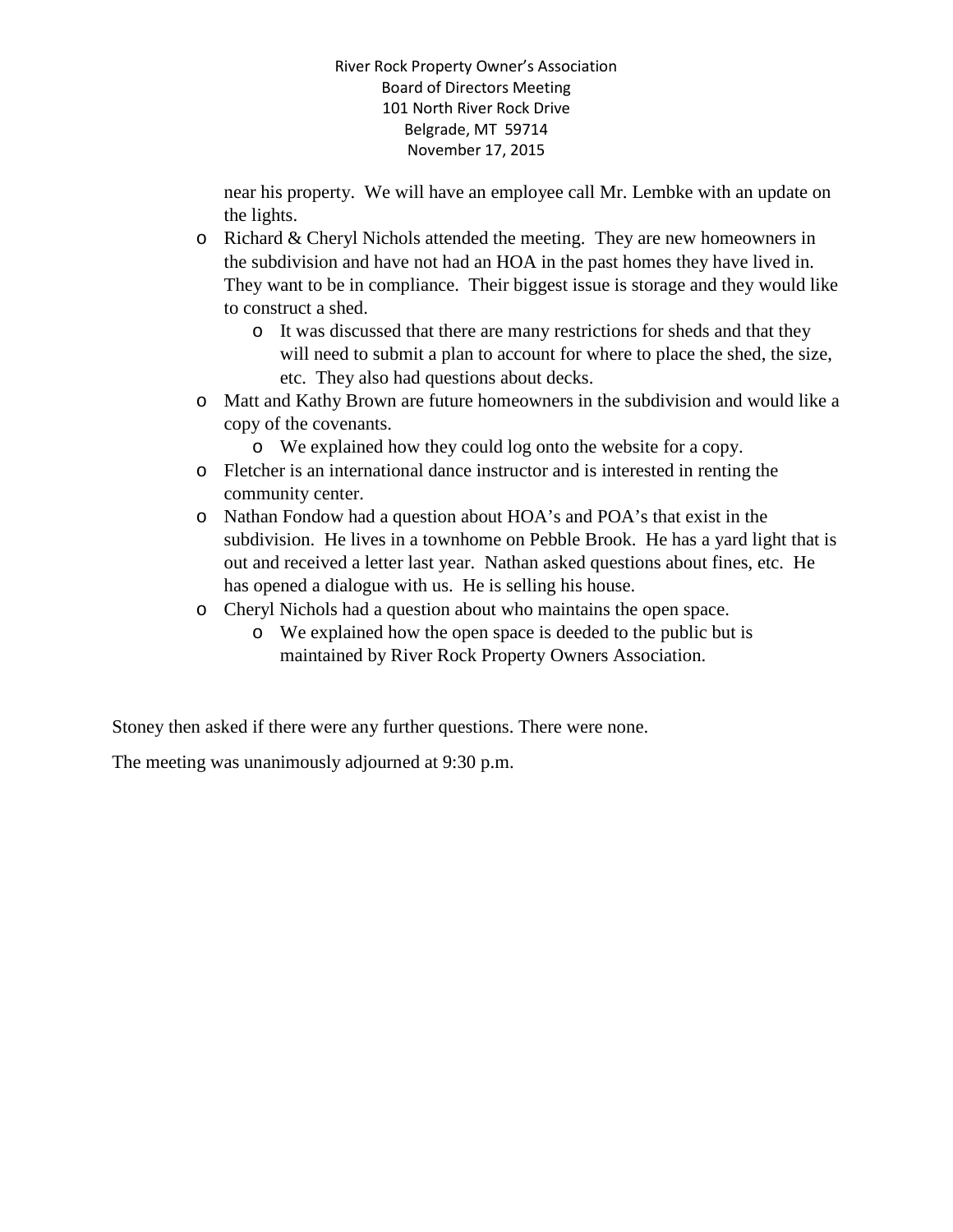

# **Board of Directors in Attendance**

Stoney Wahl - President Brenda Throop- Vice President Donald Omdahl - Secretary Steve Eaton - Treasurer Open board position (if interested, inquire in office)

#### **Attendees**

Dan Hilkemeier Charlene Hilkemeier Marguerite Barnett Dave Keeney Gary Lapin Angela Lapin Shawn Fiorentino

### **Financial Report**

- ❖ Monthly Financial Report : Stoney detailed the financial report, *see report for full details*
- ❖ Submit 2016 Budget requests to the office in writing and discussed during citizen comment period.

### **Landscape Reviews**

❖ None

### **Old Business**

- ❖ Maintenance Shop Fire Update:
	- o Insurance is paying back the cost of mowers, but not older, uninsured vehicles (vehicles cost more to insure than they were worth, therefore were uninsured)
	- o Currently working with the architecht on design, expansion possible, depending on cost
	- o Currently seeking public bids (inquire in office)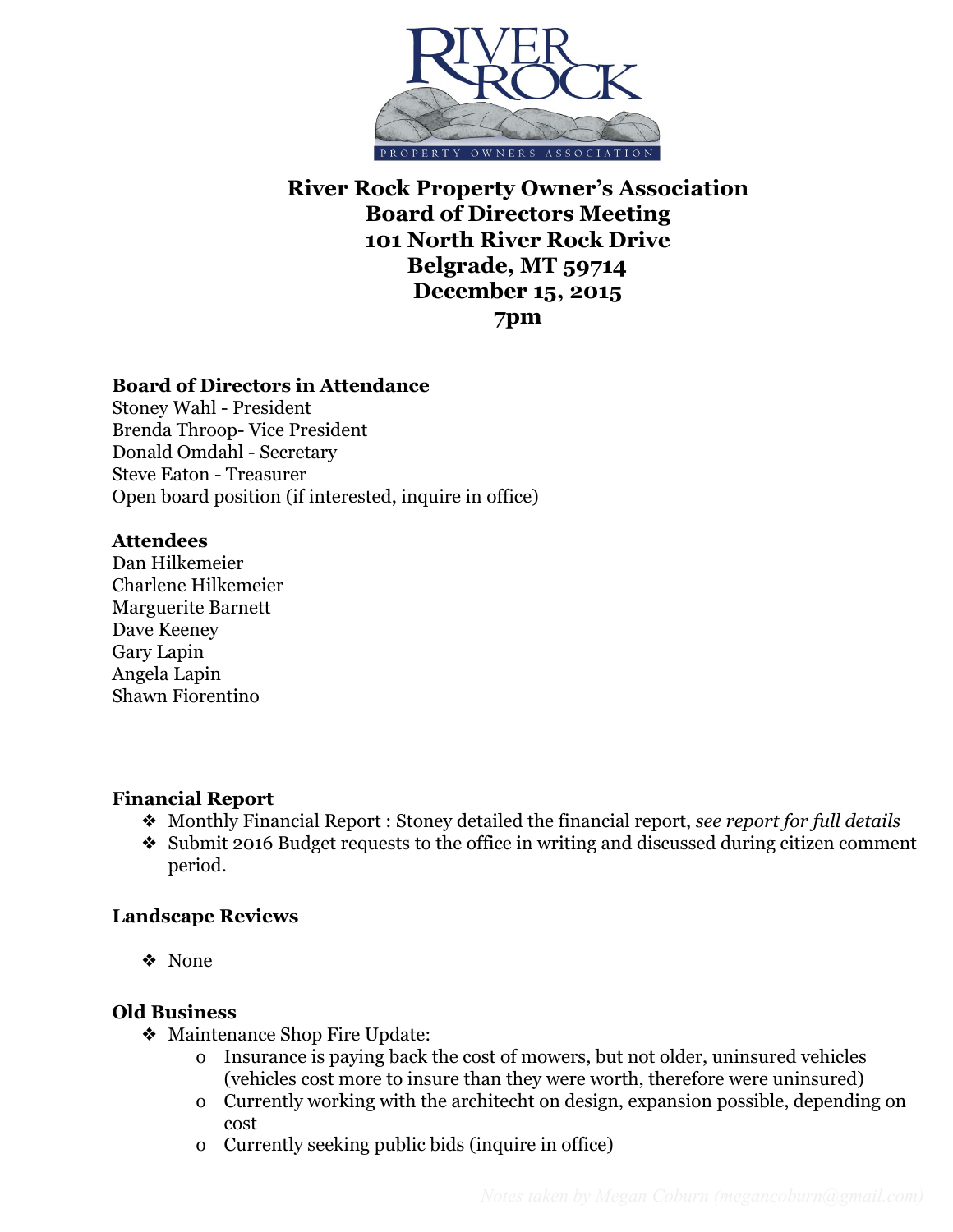❖ Annual Meeting will be January 19, 2015 at 7pm in the community center.

# **New Business**

- ❖ Annual Meeting on January 19th, 7 pm. Big meeting.
- ❖ Snow Removal
	- o Inquiries about River Rock snow removal contract. Explanation of types of bids and various costs and services.
	- o Specific inquiries about snow placement on corners, boulevards, and mailboxes (Too costly for contract. Considering handling with existing River Rock staff.)
	- o Considering using River Rock side by side to do snow touch-ups internally.
	- o Considering hiring help for individual homes.
	- o Much encouragement to take photographs & submit them to the office so that the specific nature of the issue can be addressed with the plowing company and within the community.
- ❖ Maintenance Report
	- o Only one employee, currently. (May hinder efforts to handle snow removal efforts internally.)
- ❖ Community Relations Specialist Report
	- o Covenant Violation Courtesy Notices 248 (237 yard light notices)
		- Concerns from community member about 5-days-to-fine letter (amount of time, threatening nature, rights to fine): explanation of existing policy, public safety issue, importance of lights out for children walking to school, right of River Rock policy to fine immediately (being overly polite has not worked in the past, hence current, more "aggressive" policies)
		- Community member invited to write a letter explaining issues with current policy and suggesting a better course of action for consideration
	- o 48 Hour Notice 3
		- People who didn't follow through with the 5 day notice. They recieve 48 hr notice, then are fined.
	- o Fines \$140

# **Citizen comment period**

- ❖ General Citizen Comments
	- o Citizen: regarding the lights: my bulb is cracked and the top blows off easily Board: invitation to submit a better light design so that you can change it
	- o Citizen: The streetlight on the corner at the entrance to River Rock is flashing in the mornings. Please fix.
		- Board: Sibley and Thorpe light. We can contact NWE and have the light fixed free of charge as long as it is not vandalized.
	- o Citizen: Lights are rotted out at the base used PVC from the store to stabilize and screw into the PVC piece
		- Board: We are at about that time frame. NWE has come to fix a light pole just this week.
	- o Citizen: Snowplow did push a 5 ft wide bank onto my driveway, sidewalk, etc. Nowhere for the postman.
		- (Citizen came in late, missed the previous discussion about this)
	- o Citizen: Notification that go out to property owner of record… Many property owners who do not seem to care - specifically rental owners. Suggest a notice goes to the property address itself.
		- Board: Legally we can't send out fine letters to anyone other than the property owner. However, just a "notice" that the light is out, without mention of fine, is legal.